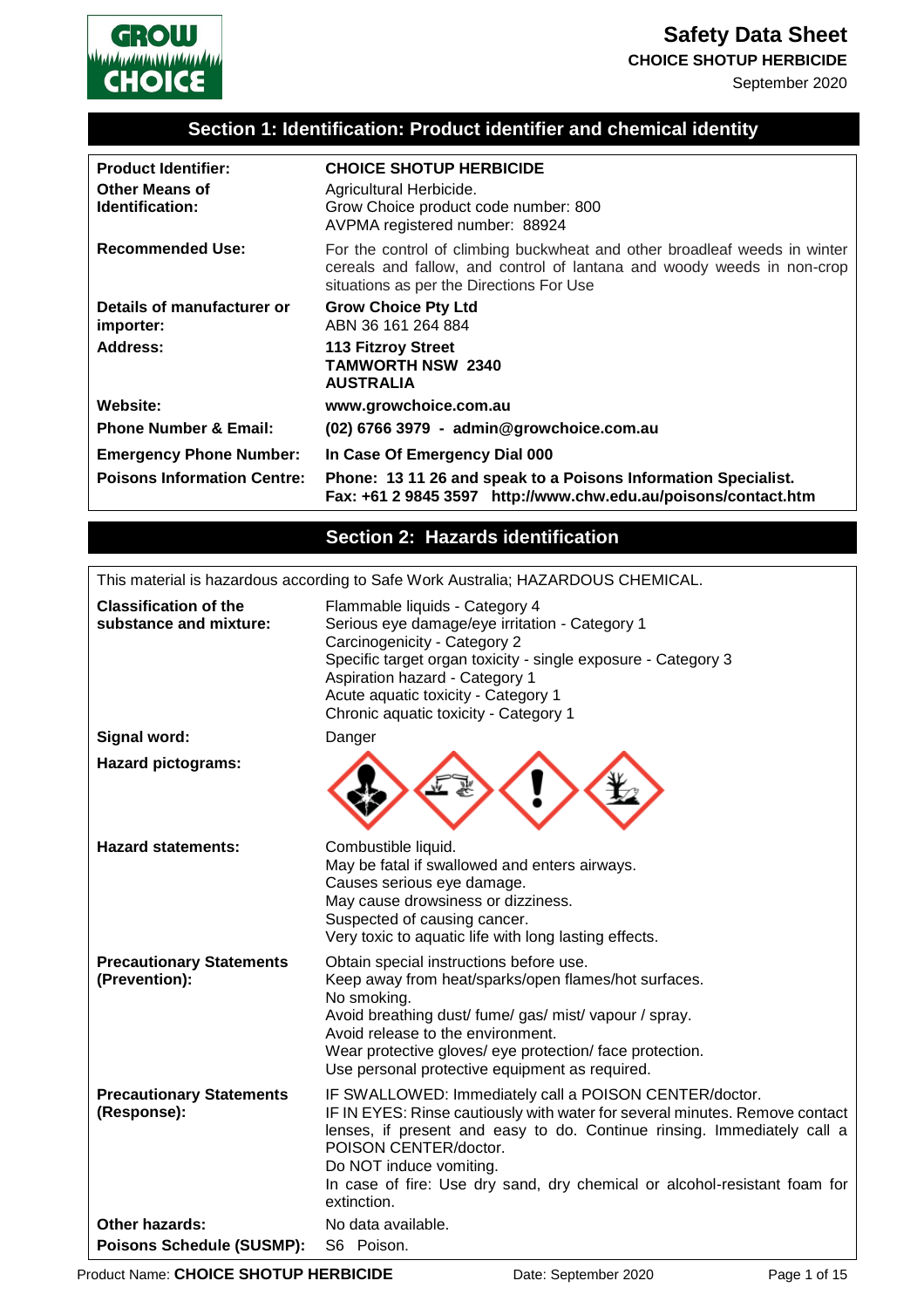### **Section 3: Composition and information on ingredients**

| <b>Components</b>                                                                         | <b>CAS No</b>  | <b>Proportion</b>      |
|-------------------------------------------------------------------------------------------|----------------|------------------------|
| Fluroxypyr 1-methylheptyl ester                                                           | 81406-37-3     | 20.23%                 |
| Aminopyralid Triisopropanolamine Salt                                                     | 566191-89-7    | 1.93%                  |
| Solvent naphtha (petroleum), heavy aromatic                                               | 64742-94-5     | $> 40.0 - 50.0 %$      |
| Dipropylene glycol monomethyl ether                                                       | 34590-94-8     | $>$ 10.0 - < 20.0 %    |
| Poly(oxy-1,2-ethanediyl), .alpha.- sulfo-.omega.-(dodecyloxy) 32612-48-9<br>ammonium salt |                | $\geq$ 3.0 - < 10.0 %  |
| Naphthalene                                                                               | $91 - 20 - 3$  | $\ge$ = 3.0 - < 10.0 % |
| 1,2,4-Trimethylbenzene                                                                    | $95 - 63 - 6$  | $>= 1.0 - < 3.0 \%$    |
| Hexylene glycol                                                                           | $107 - 41 - 5$ | $>= 1.0 - < 3.0 \%$    |

## **Section 4: First aid measures**

| <b>Information Centre.</b>                                                                                    | In Case Of Emergency Dial 000 and/or Poisons Information Centre: Phone: 13 11 26 and speak to a<br>Poisons Information Specialist. Take this SDS and or DFU/Label with you or when calling the Poisons                                                                                                                                                                                                                                                                                                                                                                              |
|---------------------------------------------------------------------------------------------------------------|-------------------------------------------------------------------------------------------------------------------------------------------------------------------------------------------------------------------------------------------------------------------------------------------------------------------------------------------------------------------------------------------------------------------------------------------------------------------------------------------------------------------------------------------------------------------------------------|
| <b>General Advice:</b>                                                                                        | If poisoning occurs, contact a doctor or the Poisons Information Centre<br>(Australia) on 13 11 26. First Aid responders should pay attention to self-<br>protection and use the recommended protective clothing (chemical resistant<br>gloves, splash protection). If potential for exposure exists refer to Section 8<br>for specific personal protective equipment.                                                                                                                                                                                                              |
|                                                                                                               | If inhaled:<br>Move person to fresh air. If person is not breathing, call an emergency<br>responder or ambulance, then give artificial respiration; if by mouth to mouth<br>use rescuer protection (pocket mask etc). Call a poison control centre or<br>doctor for treatment advice.                                                                                                                                                                                                                                                                                               |
|                                                                                                               | <b>Skin Contact:</b><br>Take off contaminated clothing. Rinse skin immediately with plenty of water<br>for 15-20 minutes. Call a poison control centre or doctor for treatment advice.<br>Suitable emergency safety shower facility should be available in work area.                                                                                                                                                                                                                                                                                                               |
|                                                                                                               | <b>Eye Contact:</b><br>Hold eyes open and rinse slowly and gently with water for 15-20 minutes.<br>Remove contact lenses, if present, after the first 5 minutes, then continue<br>rinsing eyes. Call a poison control centre or doctor for treatment advice.<br>Suitable emergency eye wash facility should be immediately available.                                                                                                                                                                                                                                               |
|                                                                                                               | Ingestion:<br>Immediately call a poison control centre or doctor. Do not induce vomiting<br>unless told to do so by a poison control centre or doctor. Do not give any liquid<br>to the person. Do not give anything by mouth to an unconscious person.                                                                                                                                                                                                                                                                                                                             |
| Important symptoms and<br>effects, both acute and<br>delayed:                                                 | Aside from the information found under Description of first aid measures<br>(above) and Indication of immediate medical attention and special treatment<br>needed (below), any additional important symptoms and effects are described<br>in Section 11: Toxicology Information.                                                                                                                                                                                                                                                                                                    |
| Indication<br>of immediate<br>medical<br>attention<br>and<br>special treatment needed:<br>Notes to physician: | If lavage is performed, suggest endotracheal and/or esophageal control.<br>Danger from lung aspiration must be weighed against toxicity when<br>considering emptying the stomach. The decision of whether to induce<br>vomiting or not should be made by a physician. No specific antidote.<br>Treatment of exposure should be directed at the control of symptoms and the<br>clinical condition of the patient. Have the Safety Data Sheet, and if available,<br>the product container or label with you when calling a poison control centre or<br>doctor or going for treatment. |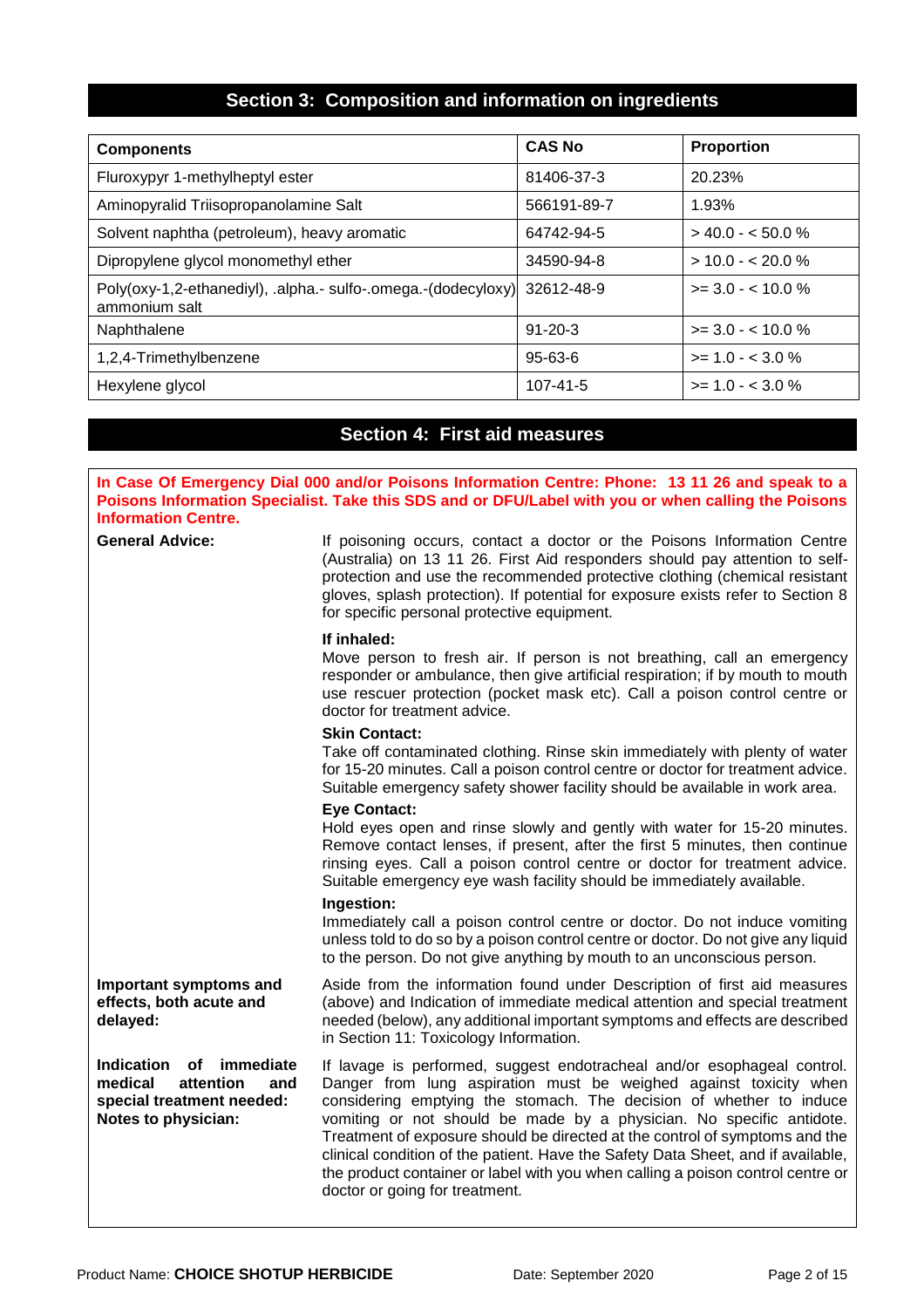| <b>Suitable Extinguishing</b><br><b>Equipment:</b>                                  | Water fog or fine spray. Dry chemical fire extinguishers. Carbon dioxide fire<br>extinguishers. Foam. General purpose synthetic foams (including AFFF type)<br>or protein foams are preferred if available. Alcohol resistant foams (ATC type)<br>may function.                                                                                                                                                                                                                                                                                                                                                                                                                                                                                                                                                                                                                                                                                                                                                                                                                                                                                                                                                                                        |
|-------------------------------------------------------------------------------------|--------------------------------------------------------------------------------------------------------------------------------------------------------------------------------------------------------------------------------------------------------------------------------------------------------------------------------------------------------------------------------------------------------------------------------------------------------------------------------------------------------------------------------------------------------------------------------------------------------------------------------------------------------------------------------------------------------------------------------------------------------------------------------------------------------------------------------------------------------------------------------------------------------------------------------------------------------------------------------------------------------------------------------------------------------------------------------------------------------------------------------------------------------------------------------------------------------------------------------------------------------|
| <b>Specific hazards arising</b><br>from the chemical:                               | During a fire, smoke may contain the original material in addition to<br>combustion products of varying composition which may be toxic and/or<br>irritating. Combustion products may include and are not limited to: Nitrogen<br>oxides. Carbon monoxide. Carbon dioxide. Combustion products may include<br>trace amounts of: Hydrogen chloride. Fluorine.                                                                                                                                                                                                                                                                                                                                                                                                                                                                                                                                                                                                                                                                                                                                                                                                                                                                                            |
| <b>Unusual fire and explosion</b><br>hazards:                                       | Container may rupture from gas generation in a fire situation. Violent steam<br>generation or eruption may occur upon application of direct water stream to<br>hot liquids. When product is stored in closed containers, a flammable<br>atmosphere can develop. Dense smoke is produced when product burns.                                                                                                                                                                                                                                                                                                                                                                                                                                                                                                                                                                                                                                                                                                                                                                                                                                                                                                                                            |
| <b>Advice for Fire Fighters</b><br>Fire fighting procedures:                        | Keep people away. Isolate fire and deny unnecessary entry. Consider<br>feasibility of a controlled burn to minimize environment damage. Foam fire<br>extinguishing system is preferred because uncontrolled water can spread<br>possible contamination. Use water spray to cool fire exposed containers and<br>fire affected zone until fire is out and danger of re-ignition has passed. Fight<br>fire from protected location or safe distance. Consider the use of unmanned<br>hose holders or monitor nozzles. Immediately withdraw all personnel from the<br>area in case of rising sound from venting safety device or discoloration of the<br>container. Do not use direct water stream. May spread fire. Move container<br>from fire area if this is possible without hazard. Burning liquids may be moved<br>by flushing with water to protect personnel and minimize property damage.<br>Avoid accumulation of water. Product may be carried across water surface<br>spreading fire or contacting an ignition source. Contain fire water run-off if<br>possible. Fire water run-off, if not contained, may cause environmental<br>damage. Review the "Accidental Release Measures" and the "Ecological<br>Information" sections of this SDS. |
| <b>Special Protective</b><br><b>Equipment and Precautions</b><br>for Fire Fighters: | Wear positive-pressure self-contained breathing apparatus (SCBA) and<br>protective fire fighting clothing (includes fire fighting helmet, coat, trousers,<br>boots, and gloves). Avoid contact with this material during fire fighting<br>operations. If contact is likely, change to full chemical resistant fire fighting<br>clothing with self-contained breathing apparatus. If this is not available, wear<br>full chemical resistant clothing with self-contained breathing apparatus and<br>fight fire from a remote location. For protective equipment in post-fire or non-<br>fire clean-up situations, refer to the relevant sections.                                                                                                                                                                                                                                                                                                                                                                                                                                                                                                                                                                                                       |
| <b>Hazchem Code:</b>                                                                | $\bullet 2X$                                                                                                                                                                                                                                                                                                                                                                                                                                                                                                                                                                                                                                                                                                                                                                                                                                                                                                                                                                                                                                                                                                                                                                                                                                           |

# **Section 6: Accidental release measures**

| Personal<br>precautions.<br>protective equipment and<br>emergency procedures: | Evacuate area. Keep unnecessary and unprotected personnel from entering<br>the area. Refer to section 7, Handling, for additional precautionary measures.<br>Keep upwind of spill. Ventilate area of leak or spill. No smoking in area. Use<br>appropriate safety equipment. For additional information, refer to Section 8,<br>Exposure Controls and Personal Protection. |
|-------------------------------------------------------------------------------|----------------------------------------------------------------------------------------------------------------------------------------------------------------------------------------------------------------------------------------------------------------------------------------------------------------------------------------------------------------------------|
| Environmental<br>precautions:                                                 | Prevent from entering into soil, ditches, sewers, waterways and/or<br>groundwater. See Section 12, Ecological Information. Spills or discharge to<br>natural waterways is likely to kill aquatic organisms.                                                                                                                                                                |
| Methods and materials for<br>containment and cleaning<br>up:                  | Contain spilled material if possible. Small spills: Absorb with materials such<br>as: Clay. Sand. Sweep up. Collect in suitable and properly labelled<br>containers. Large spills: Contact Grow Choice for clean-up assistance. See<br>Section 13, Disposal Considerations, for additional information.                                                                    |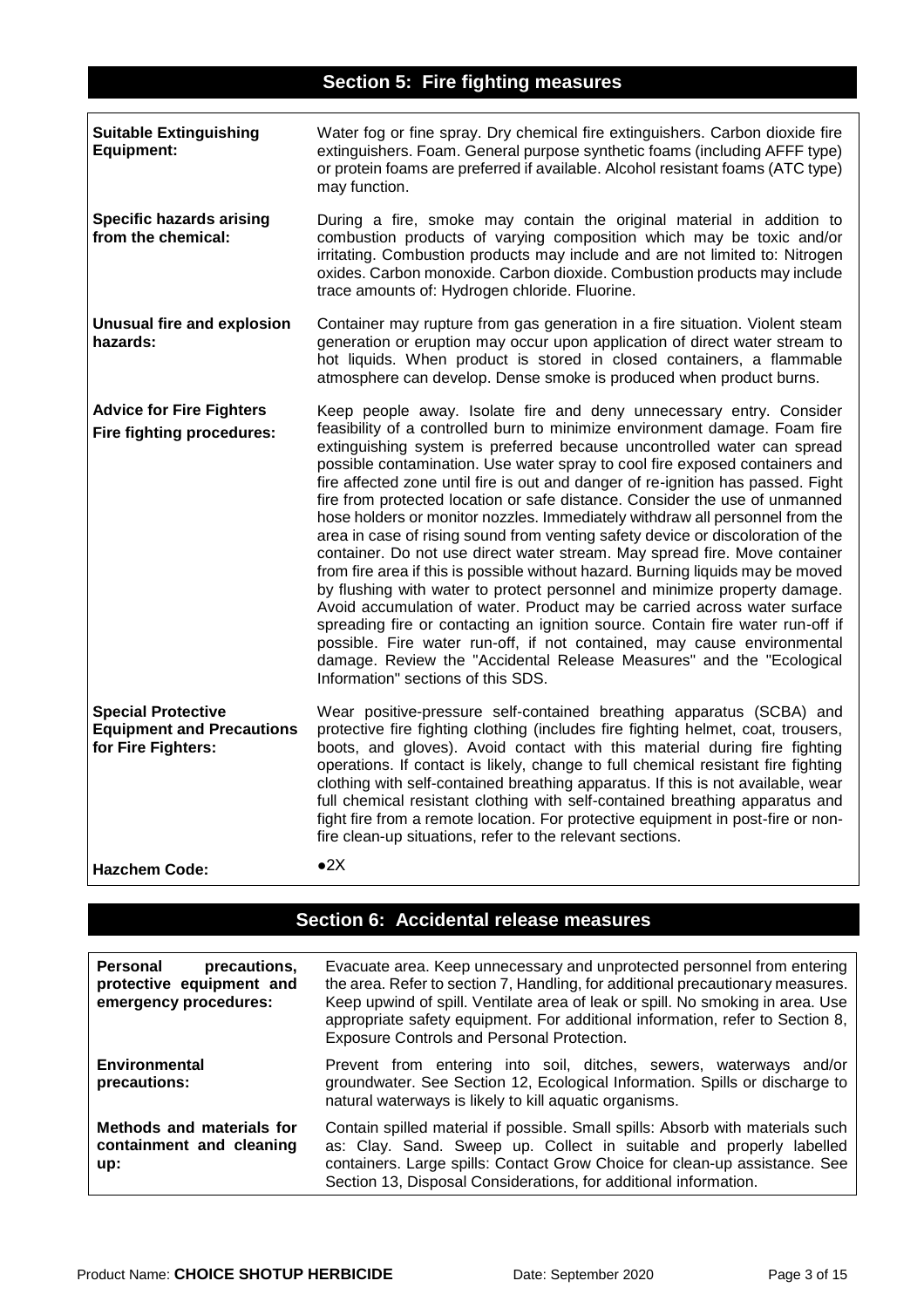### **Section 7: Handling and storage**

This material is a Scheduled Poison S6 and must be stored, maintained and used in accordance with the relevant regulations

| <b>Precautions for safe</b><br>handling:                            | Keep away from heat, sparks and flame. Keep out of reach of children. Do<br>not get in eyes. Do not swallow. Avoid breathing vapour or mist. Avoid contact<br>with skin and clothing. Wash thoroughly after handling. Keep container<br>closed. Use with adequate ventilation. Containers, even those that have been<br>emptied, can contain vapours. Do not cut, drill, grind, weld, or perform similar<br>operations on or near empty containers. See Section 8, EXPOSURE<br>CONTROLS AND PERSONAL PROTECTION. |
|---------------------------------------------------------------------|------------------------------------------------------------------------------------------------------------------------------------------------------------------------------------------------------------------------------------------------------------------------------------------------------------------------------------------------------------------------------------------------------------------------------------------------------------------------------------------------------------------|
| Conditions for safe storage,<br>including any<br>incompatibilities: | Store in a dry place. Store in original container. Keep container tightly closed.<br>Do not store near food, foodstuffs, drugs or potable water supplies.                                                                                                                                                                                                                                                                                                                                                        |

# **Section 8: Exposure controls and personal protection**

| <b>Control Parameters:</b>                                                                                                                                                                                           | Exposure limits are listed below, if they exist. |                                                              |                                                                        |  |                                                                                               |  |
|----------------------------------------------------------------------------------------------------------------------------------------------------------------------------------------------------------------------|--------------------------------------------------|--------------------------------------------------------------|------------------------------------------------------------------------|--|-----------------------------------------------------------------------------------------------|--|
| <b>Components</b>                                                                                                                                                                                                    |                                                  | <b>Regulation</b>                                            | <b>Type of listing</b>                                                 |  | <b>Value/Notation</b>                                                                         |  |
| Fluroxypyr 1-methylheptyl ester                                                                                                                                                                                      |                                                  | Dow IHG                                                      | <b>TWA</b>                                                             |  | $10$ mg/m $3$                                                                                 |  |
| Solvent naphtha (petroleum), heavy aromatic                                                                                                                                                                          |                                                  | Dow IHG<br>Dow IHG                                           | <b>TWA</b><br><b>STEL</b>                                              |  | 200 mg/m3, total<br>hydrocarbon vapour<br>100 mg/m3                                           |  |
| Dipropylene glycol monomethyl ether                                                                                                                                                                                  |                                                  | <b>ACGIH</b><br><b>ACGIH</b><br>Dow IHG<br>Dow IHG<br>AU OEL | <b>TWA</b><br><b>STEL</b><br><b>TWA</b><br><b>STEL</b><br><b>TWA</b>   |  | 100 ppm SKIN<br>150 ppm SKIN<br>10 ppm SKIN<br>30 ppm SKIN<br>308 mg/m3 50 ppm<br><b>SKIN</b> |  |
| Naphthalene                                                                                                                                                                                                          |                                                  | <b>ACGIH</b><br>Dow IHG<br>Dow IHG<br>AU OEL<br>AU OEL       | <b>TWA</b><br><b>TWA</b><br><b>STEL</b><br><b>TWA</b><br><b>STEL</b>   |  | 10 ppm SKIN<br>10 ppm SKIN<br>15 ppm SKIN<br>52 mg/m3 10 ppm<br>79 mg/m3 15 ppm               |  |
| 1,2,4-Trimethylbenzene                                                                                                                                                                                               |                                                  | <b>ACGIH</b><br>AU OEL                                       | <b>TWA</b><br><b>TWA</b>                                               |  | 25 ppm<br>123 mg/m3 25 ppm                                                                    |  |
| Hexylene glycol                                                                                                                                                                                                      |                                                  | <b>ACGIH</b>                                                 | TWA Vapour and<br>aerosol                                              |  | 25 ppm                                                                                        |  |
|                                                                                                                                                                                                                      |                                                  | <b>ACGIH</b>                                                 | STEL Vapour and<br>aerosol                                             |  | 50 ppm                                                                                        |  |
|                                                                                                                                                                                                                      |                                                  | <b>ACGIH</b>                                                 | STEL aerosol<br>only                                                   |  | 10 mg/m3                                                                                      |  |
|                                                                                                                                                                                                                      |                                                  | Dow IHG<br>Dow IHG<br>AU OEL<br>AU OEL                       | <b>STEL Aerosol</b><br><b>TLV-C Vapour</b><br><b>TWA</b><br>Peak limit |  | 10 mg/m3<br>25 ppm<br>25 ppm<br>121 mg/m3 25 ppm                                              |  |
| RECOMMENDATIONS IN THIS SECTION ARE FOR MANUFACTURING, COMMERCIAL BLENDING AND<br>PACKAGING WORKERS. APPLICATORS AND HANDLERS SHOULD SEE THE PRODUCT LABEL FOR<br>PROPER PERSONAL PROTECTIVE EQUIPMENT AND CLOTHING. |                                                  |                                                              |                                                                        |  |                                                                                               |  |
| <b>Biological occupational exposure limits</b>                                                                                                                                                                       |                                                  |                                                              |                                                                        |  |                                                                                               |  |
| <b>Components</b>                                                                                                                                                                                                    |                                                  | <b>CAS</b>                                                   |                                                                        |  | <b>Permissible concentration</b>                                                              |  |
| Dipropylene glycol monomethyl ether                                                                                                                                                                                  |                                                  | 34590-94-8                                                   |                                                                        |  | $100$ mg/g                                                                                    |  |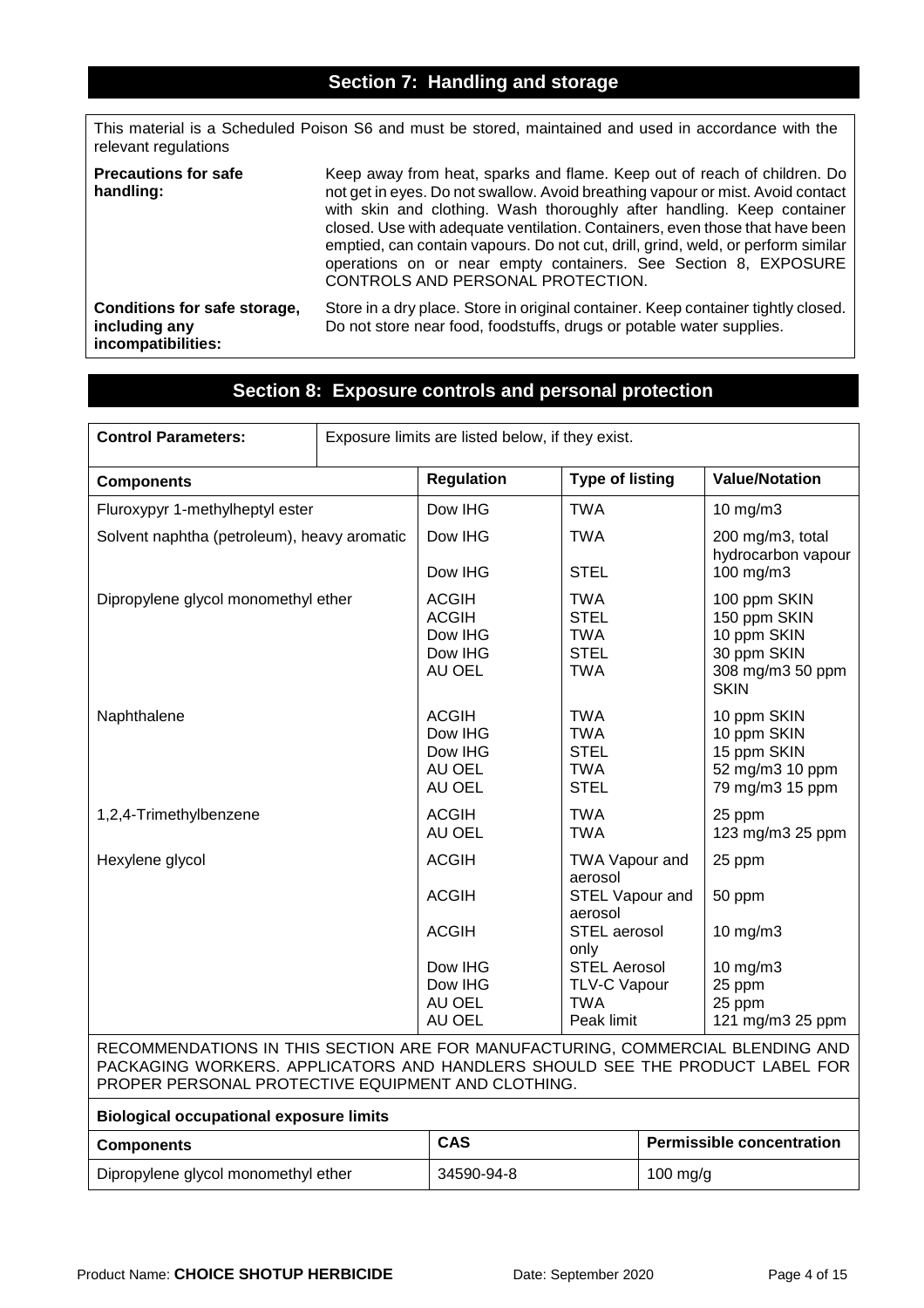# **Section 8: Exposure controls and personal protection (cont…)**

| Appropriate engineering<br>controls:                                                             | Use local exhaust ventilation, or other engineering controls to maintain<br>airborne levels below exposure limit requirements or guidelines. If there are<br>no applicable exposure limit requirements or guidelines, general ventilation<br>should be sufficient for most operations. Local exhaust ventilation may be<br>necessary for some operations.                                                                                                                                                                                                                                                                                                                                                                                                                                                                                                                                                                                                                                                                                                                                                                                                                                                                                                                                                                                                                                                                                                                                                                                 |
|--------------------------------------------------------------------------------------------------|-------------------------------------------------------------------------------------------------------------------------------------------------------------------------------------------------------------------------------------------------------------------------------------------------------------------------------------------------------------------------------------------------------------------------------------------------------------------------------------------------------------------------------------------------------------------------------------------------------------------------------------------------------------------------------------------------------------------------------------------------------------------------------------------------------------------------------------------------------------------------------------------------------------------------------------------------------------------------------------------------------------------------------------------------------------------------------------------------------------------------------------------------------------------------------------------------------------------------------------------------------------------------------------------------------------------------------------------------------------------------------------------------------------------------------------------------------------------------------------------------------------------------------------------|
| <b>Individual protection</b><br>measures, such as Personal<br><b>Protective Equipment (PPE):</b> | Eye/face protection: Use chemical goggles. If exposure causes eye<br>discomfort, use a full-face respirator.<br>Skin protection Hand protection: Use chemical resistant gloves classified<br>under standard AS/NZS 2161.10: Protective gloves against chemicals and<br>micro-organisms. Examples of preferred glove barrier materials include:<br>Polyethylene. Ethyl vinyl alcohol laminate ("EVAL"). Viton. Styrene/butadiene<br>rubber. Examples of acceptable glove barrier materials include: Butyl rubber.<br>Neoprene. Chlorinated polyethylene. Natural rubber ("latex"). Polyvinyl<br>chloride ("PVC" or "vinyl"). Nitrile/butadiene rubber ("nitrile" or "NBR"). When<br>prolonged or frequently repeated contact may occur, a glove with a protection<br>class of 4 or higher (breakthrough time greater than 120 minutes according<br>to AS/NZS 2161.10) is recommended. When only brief contact is expected, a<br>glove with a protection class of 1 or higher (breakthrough time greater than<br>10 minutes according to AS/NZS 2161.10) is recommended. NOTICE: The<br>selection of a specific glove for a particular application and duration of use in<br>a workplace should also take into account all relevant workplace factors such<br>as, but not limited to: Other chemicals which may be handled, physical<br>requirements (cut/puncture protection, dexterity, thermal protection), potential<br>body reactions to glove materials, as well as the instructions/specifications<br>provided by the glove supplier |
| Other protection:                                                                                | Use protective clothing chemically resistant to this material. Selection of<br>specific items such as face shield, boots, apron, or full body suit will depend<br>on the task.                                                                                                                                                                                                                                                                                                                                                                                                                                                                                                                                                                                                                                                                                                                                                                                                                                                                                                                                                                                                                                                                                                                                                                                                                                                                                                                                                            |
| <b>Respiratory protection:</b>                                                                   | Respiratory protection should be worn when there is a potential to exceed the<br>exposure limit requirements or guidelines. If there are no applicable exposure<br>limit requirements or guidelines, wear respiratory protection when adverse<br>effects, such as respiratory irritation or discomfort have been experienced, or<br>where indicated by your risk assessment process. For most conditions no<br>respiratory protection should be needed; however, if discomfort is<br>experienced, use an approved air-purifying respirator.<br>The following should be effective types of air-purifying respirators: Organic<br>vapour cartridge with a particulate pre-filter.                                                                                                                                                                                                                                                                                                                                                                                                                                                                                                                                                                                                                                                                                                                                                                                                                                                           |
| <b>Other Information:</b>                                                                        | Selection and use of personal protective equipment should be in accordance<br>with the recommendations in one or more of the relevant Australian/New<br>Zealand Standards, including:<br>AS/NZS 1336: Eye and face protection - Guidelines.<br>AS/NZS 1337: Personal eye protection - Eye and face protectors for<br>occupational applications.<br>AS/NZS 1715: Selection, use and maintenance of respiratory protective<br>equipment.<br>AS/NZS 2161: Occupational protective gloves.<br>AS/NZS 2210: Occupational protective footwear.<br>AS/NZS 4501: Occupational protective clothing set                                                                                                                                                                                                                                                                                                                                                                                                                                                                                                                                                                                                                                                                                                                                                                                                                                                                                                                                             |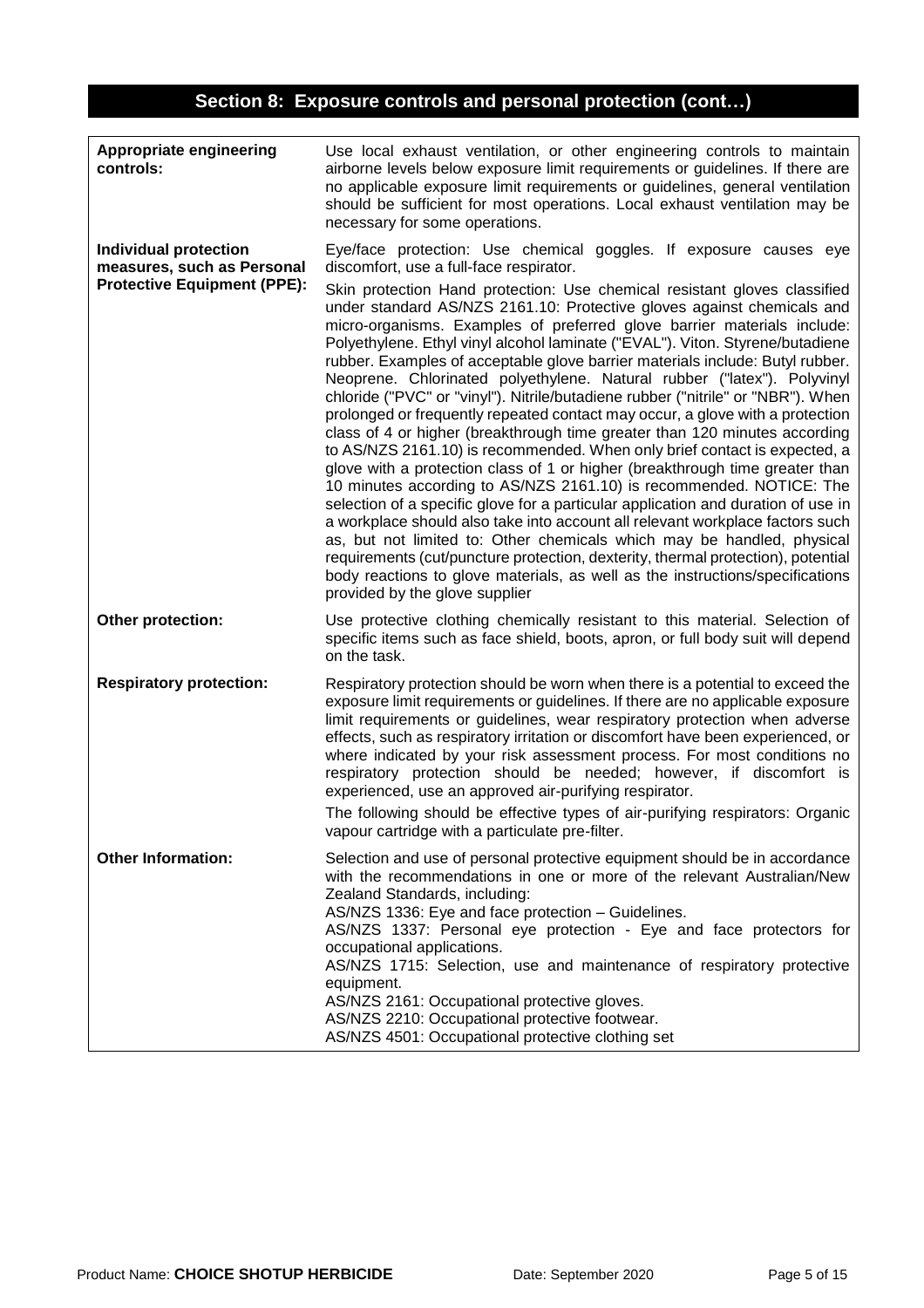### **Section 9: Physical and chemical properties**

| Appearance:                                                   | <b>Yellow Liquid</b>                 | <b>Liquid Density:</b>                                  | 0.993 g/cm3 at $20^{\circ}$ C<br>Digital density meter              |
|---------------------------------------------------------------|--------------------------------------|---------------------------------------------------------|---------------------------------------------------------------------|
| Odour:                                                        | Waxy                                 | Relative Vapour Density (air=1): No test data available |                                                                     |
| pH:                                                           | 4.5 - 7.5 pH Electrode               | <b>Relative Density (water=1):</b>                      | 0.993 at 20°C Digital<br><b>Density Meter</b><br>(Oscillating Coil) |
| <b>Melting Point/Range:</b>                                   | Not applicable                       | <b>Boiling Point/Range:</b>                             | No test data available                                              |
| <b>Flammability Limits:</b>                                   | No data available                    | <b>Decomposition Point:</b>                             | Not available                                                       |
| <b>Flash Point:</b>                                           | closed cup $65.6^{\circ}$ C          | <b>Freezing Point</b>                                   | No test data available                                              |
| <b>Auto-Ignition</b><br>Temperature:                          | Closed Cup<br>No test data available | <b>Vapour Pressure:</b>                                 | No test data available                                              |
| <b>Viscosity:</b>                                             | Not available                        | <b>Evaporation Rate:</b>                                | No test data available                                              |
| <b>Lower Explosion Limit:</b>                                 | No test data available               | <b>Upper Explosion Limit:</b>                           | No test data available                                              |
| <b>Partitioning coefficient</b><br>n-octanol/water (log Pow): | No data available                    | <b>Solubility in water:</b>                             | Emulsifiable                                                        |
| Auto-ignition temperature No test data available              |                                      | <b>Decomposition temperature:</b>                       | No test data available                                              |
| <b>Kinematic Viscosity:</b>                                   | 5.77 mm2/s at $40^{\circ}$ C         | <b>Explosive properties:</b>                            | Not explosive                                                       |
| <b>Oxidizing properties:</b>                                  | No data available                    | <b>Molecular weight:</b>                                | No data available                                                   |

NOTE: The physical data presented above are typical values and should not be construed as a specification

### **Section 10: Stability and reactivity**

| <b>Reactivity:</b>                            | No dangerous reaction known under conditions of normal use.                                                                                                                                                                                                                                                                                     |  |
|-----------------------------------------------|-------------------------------------------------------------------------------------------------------------------------------------------------------------------------------------------------------------------------------------------------------------------------------------------------------------------------------------------------|--|
| <b>Chemical Stability:</b>                    | Stable under recommended storage conditions. See Storage, Section 7.                                                                                                                                                                                                                                                                            |  |
| <b>Possibility of hazardous</b><br>reactions: | Polymerization will not occur.                                                                                                                                                                                                                                                                                                                  |  |
| Conditions to avoid:                          | Exposure to elevated temperatures can cause product to decompose.<br>Generation of gas during decomposition can cause pressure in closed<br>systems. Pressure build-up can be rapid.                                                                                                                                                            |  |
| Incompatible materials:                       | Avoid contact with: Oxidizers.                                                                                                                                                                                                                                                                                                                  |  |
| <b>Hazardous decomposition</b><br>products:   | Decomposition products depend upon temperature, air supply and the<br>presence of other materials. Decomposition products can include and are not<br>limited to: Carbon monoxide. Carbon dioxide. Nitrogen oxides. Toxic gases<br>are released during decomposition. Decomposition products can include<br>trace amounts of: Hydrogen chloride. |  |

### **Section 11: Toxicological information**

| <b>Acute Toxicity - Oral</b>   | Low toxicity if swallowed. Small amounts swallowed incidentally as a result<br>of normal handling operations are not likely to cause injury; however,<br>swallowing larger amounts may cause injury. |
|--------------------------------|------------------------------------------------------------------------------------------------------------------------------------------------------------------------------------------------------|
|                                | As product: LD50, Rat, female, 5,000 mg/kg<br>Based on information for component(s): Naphthalene. Lethal Dose, 5 - 15 ml                                                                             |
| <b>Acute Toxicity - Dermal</b> | Prolonged skin contact is unlikely to result in absorption of harmful<br>amounts.                                                                                                                    |
|                                | As product: LD50, Rat, male and female, > 5,000 mg/kg. No deaths occurred<br>at this concentration.                                                                                                  |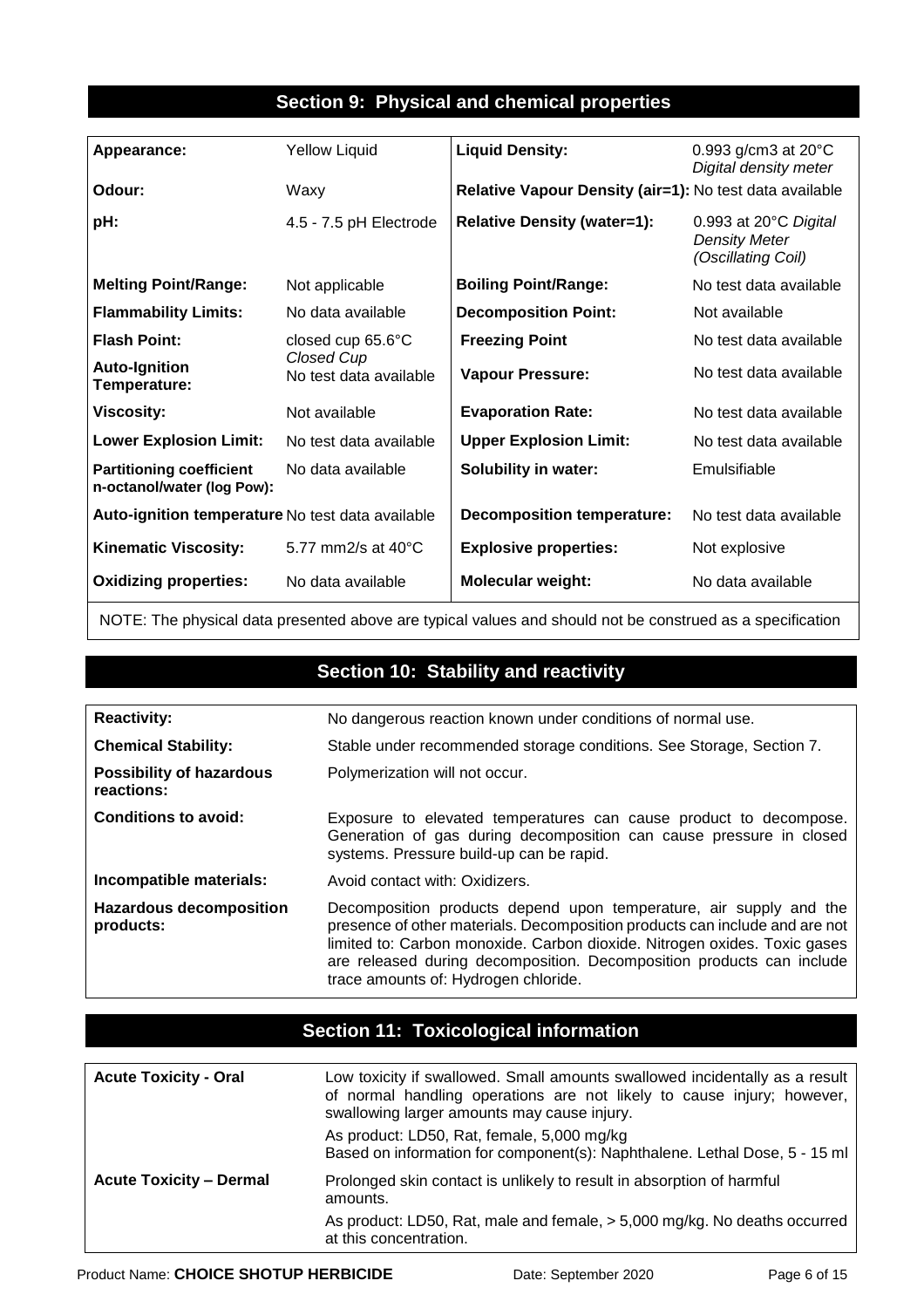# **Section 11: Toxicological information (cont.)**

| <b>Acute Toxicity - Inhalation</b>                                | No adverse effects are anticipated from single exposure to mist. Symptoms<br>of excessive exposure may be anaesthetic or narcotic effects; dizziness and<br>drowsiness may be observed.                                                                                                                                                       |
|-------------------------------------------------------------------|-----------------------------------------------------------------------------------------------------------------------------------------------------------------------------------------------------------------------------------------------------------------------------------------------------------------------------------------------|
|                                                                   | As product: LC50, Rat, male and female, 4 Hour, dust/mist, > 5.26 mg/l. No<br>deaths occurred at this concentration.                                                                                                                                                                                                                          |
| <b>Skin Contact:</b>                                              | Brief contact may cause slight skin irritation with local redness                                                                                                                                                                                                                                                                             |
| <b>Eye Contact:</b>                                               | May cause severe eye irritation.<br>May cause corneal injury.<br>May cause permanent impairment of vision, even blindness.<br>Vapour may cause eye irritation experienced as mild discomfort and redness.                                                                                                                                     |
| <b>Respiratory or skin</b><br>sensitisation:                      | Did not cause allergic skin reactions when tested in guinea pigs.<br>For respiratory sensitization: No relevant data found.                                                                                                                                                                                                                   |
| <b>Chronic Effects:</b>                                           |                                                                                                                                                                                                                                                                                                                                               |
| Carcinogenicity:                                                  | Contains naphthalene which has caused cancer in some laboratory animals.<br>In humans, there is limited evidence of cancer in workers involved in<br>naphthalene production. Limited oral studies in rats were negative. For<br>similar active ingredient(s). Fluroxypyr-meptyl. Aminopyralid. Did not cause<br>cancer in laboratory animals. |
| <b>Teratogenicity:</b>                                            | For the active ingredient(s): Fluroxypyr 1-methylheptyl ester. Has been toxic<br>to the foetus in laboratory animals at doses toxic to the mother. Did not cause<br>birth defects in laboratory animals. For the major component(s): Did not<br>cause birth defects or any other foetal effects in laboratory animals.                        |
| <b>Mutagenicity:</b>                                              | For the active ingredient(s): In vitro genetic toxicity studies were negative.<br>Animal genetic toxicity studies were negative.                                                                                                                                                                                                              |
|                                                                   | For the minor component(s): In vitro genetic toxicity studies were negative in<br>some cases and positive in other cases.                                                                                                                                                                                                                     |
| <b>Reproductive Toxicity:</b>                                     | For the active ingredient(s): In animal studies, did not interfere with<br>reproduction. For the minor component(s): In laboratory animal studies,<br>effects on reproduction have been seen only at doses that produced<br>significant toxicity to the parent animals.                                                                       |
| <b>Specific Target Organ</b>                                      | May cause drowsiness or dizziness.                                                                                                                                                                                                                                                                                                            |
| <b>Toxicity (STOT) - single</b><br>exposure:                      | Route of Exposure: Inhalation                                                                                                                                                                                                                                                                                                                 |
| <b>Specific Target Organ</b><br><b>Toxicity (STOT) - repeated</b> | For similar active ingredient(s). Aminopyralid. In animals, effects have been<br>reported on the following organs: Gastrointestinal tract.                                                                                                                                                                                                    |
| exposure:                                                         | Excessive exposure to solvent(s) may cause respiratory irritation and central<br>nervous system depression.<br>Excessive exposure may cause haemolysis, thereby impairing the blood's                                                                                                                                                         |
|                                                                   | ability to transport oxygen.<br>Symptoms of excessive exposure may be anaesthetic or narcotic effects;<br>dizziness and drowsiness may be observed.                                                                                                                                                                                           |
|                                                                   | Ingestion of naphthalene by humans has caused haemolytic anaemia.<br>Cataracts and other eye effects have been reported in humans repeatedly<br>exposed to naphthalene vapour or dust.<br>For the minor component(s): In animals, effects have been reported on the                                                                           |
|                                                                   | following organs:<br>Kidney. Respiratory tract.                                                                                                                                                                                                                                                                                               |
| <b>Aspiration hazard:</b>                                         | May be fatal if swallowed and enters airways.                                                                                                                                                                                                                                                                                                 |
|                                                                   |                                                                                                                                                                                                                                                                                                                                               |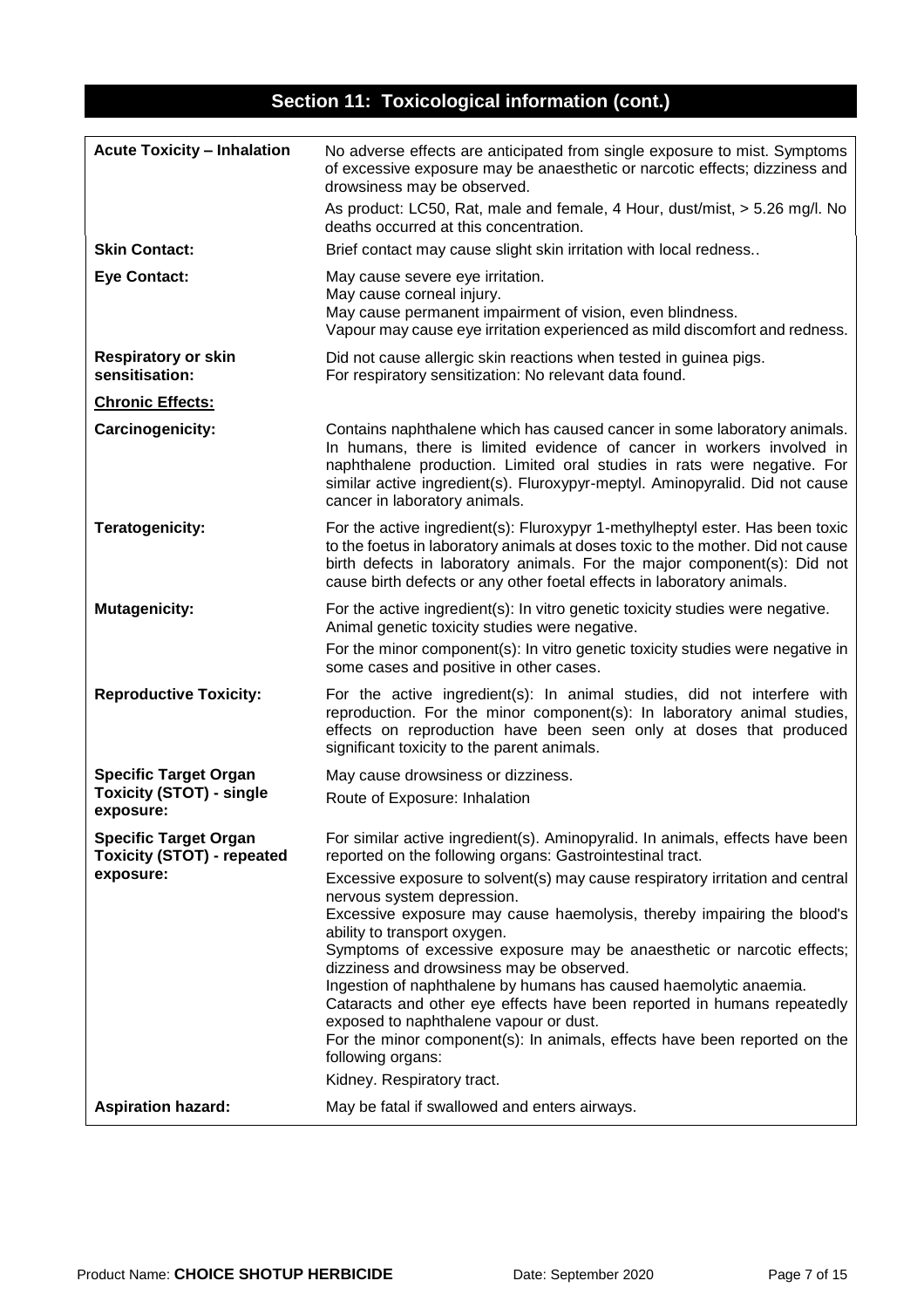| <b>ECOTOXICITY</b>                                |                                                                                                                                                                                                                                                                                                                                                                                                                         |  |
|---------------------------------------------------|-------------------------------------------------------------------------------------------------------------------------------------------------------------------------------------------------------------------------------------------------------------------------------------------------------------------------------------------------------------------------------------------------------------------------|--|
| <b>Fluroxypyr 1-methylheptyl ester:</b>           |                                                                                                                                                                                                                                                                                                                                                                                                                         |  |
| Acute toxicity to fish:                           | Material is very highly toxic to aquatic organisms on an acute basis<br>(LC50/EC50 < 0.1 mg/L in the most sensitive species).<br>LC50, Oncorhynchus mykiss (rainbow trout), semi-static test, 96 Hour, > 0.225<br>mg/l, OECD Test Guideline 203 or Equivalent                                                                                                                                                           |  |
| Acute toxicity to aquatic<br>invertebrates:       | EC50, Daphnia magna (Water flea), semi-static test, 48 Hour, > 0.183 mg/l,<br>OECD Test Guideline 202 or Equivalent                                                                                                                                                                                                                                                                                                     |  |
|                                                   | Toxicity to aquatic species occurs at concentrations above material's water<br>solubility.                                                                                                                                                                                                                                                                                                                              |  |
| <b>Acute toxicity to</b><br>algae/aquatic plants: | ErC50, diatom Navicula sp., static test, 72 Hour, 0.24 mg/l, OECD Test<br>Guideline 201 or Equivalent<br>EbC50, alga Scenedesmus sp., 72 Hour, > 0.47 mg/l<br>ErC50, Pseudokirchneriella subcapitata (green algae), 72 Hour, > 1.410 mg/l<br>ErC50, Myriophyllum spicatum, 14 d, 0.075 mg/l<br>NOEC, Myriophyllum spicatum, 14 d, 0.031 mg/l                                                                            |  |
| <b>Chronic toxicity to fish:</b>                  | NOEC, Rainbow trout (Oncorhynchus mykiss), 0.32 mg/l                                                                                                                                                                                                                                                                                                                                                                    |  |
| <b>Toxicity to Above Ground</b><br>Organisms:     | Material is practically non-toxic to birds on an acute basis (LD50 > 2,000<br>$mg/kg$ ).<br>Material is practically non-toxic to birds on a dietary basis (LC50 > 5,000 ppm).<br>Oral LD50, Colinus virginianus (Bobwhite quail), 5 d, > 2,000 mg/kg<br>bodyweight.<br>Dietary LC50, Colinus virginianus (Bobwhite quail), > 5,000 mg/kg diet.<br>Oral LD50, Apis mellifera (bees), 48 Hour, > 100 micrograms/bee       |  |
|                                                   | Contact LD50, Apis mellifera (bees), 48 Hour, > 100 micrograms/bee                                                                                                                                                                                                                                                                                                                                                      |  |
| <b>Toxicity to soil-dwelling</b><br>organisms:    | LC50, Eisenia fetida (earthworms), > 1,000 mg/kg                                                                                                                                                                                                                                                                                                                                                                        |  |
| <b>Aminopyralid Triisopropanolamine Salt:</b>     |                                                                                                                                                                                                                                                                                                                                                                                                                         |  |
| Acute toxicity to fish:                           | For similar material(s): Material is practically non-toxic to aquatic organisms<br>on an acute basis (LC50/EC50/EL50/LL50 >100 mg/L in the most sensitive<br>species tested).                                                                                                                                                                                                                                           |  |
|                                                   | For similar material(s): LC50, Oncorhynchus mykiss (rainbow trout), 96 Hour,<br>360 mg/l                                                                                                                                                                                                                                                                                                                                |  |
| Acute toxicity to aquatic<br>invertebrates:       | For similar material(s): EC50, Daphnia magna (Water flea), 48 Hour, > 460<br>mg/l                                                                                                                                                                                                                                                                                                                                       |  |
| <b>Acute toxicity to</b><br>algae/aquatic plants: | For similar material(s): Material is very highly toxic to aquatic organisms on an<br>acute basis (LC50/EC50 < 0.1 mg/L in the most sensitive species).<br>For similar material(s): ErC50, Myriophyllum spicatum, 14 d, 0.363 mg/l<br>For similar material(s): NOEC, Myriophyllum spicatum, 14 d, 0.0639 mg/l<br>For similar material(s): ErC50, Pseudokirchneriella subcapitata (green algae),<br>72 Hour, > 1,000 mg/l |  |
| <b>Toxicity to Above Ground</b><br>Organisms:     | Based on information for a similar material:<br>Material is practically non-toxic to birds on an acute basis (LD50 $>$ 2,000<br>$mg/kg$ ).<br>Material is practically non-toxic to birds on a dietary basis (LC50 > 5,000 ppm).                                                                                                                                                                                         |  |
| Solvent naphtha (petroleum), heavy aromatic:      |                                                                                                                                                                                                                                                                                                                                                                                                                         |  |
| Acute toxicity to fish:                           | Material is moderately toxic to aquatic organisms on an acute basis<br>(LC50/EC50 between 1 and 10 mg/L in the most sensitive species tested).<br>LC50, Oncorhynchus mykiss (rainbow trout), static test, 96 Hour, 2 - 5 mg/l,                                                                                                                                                                                          |  |
|                                                   | OECD Test Guideline 203 or Equivalent                                                                                                                                                                                                                                                                                                                                                                                   |  |
| Acute toxicity to aquatic<br>invertebrates:       | EL50, Daphnia magna (Water flea), static test, 48 Hour, 3 - 10 mg/l, OECD<br>Test Guideline 202 or Equivalent                                                                                                                                                                                                                                                                                                           |  |

 $\sqrt{ }$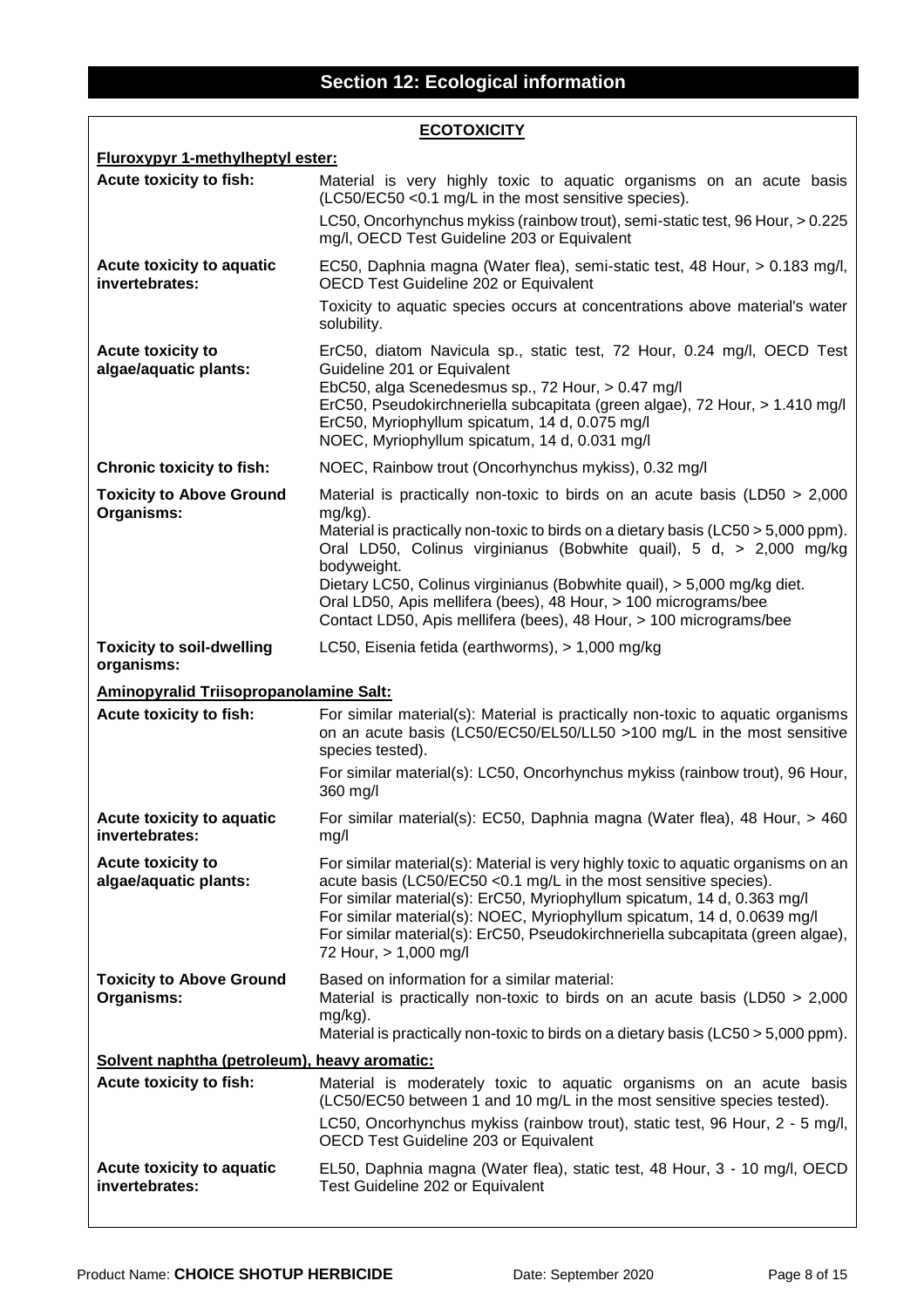| <b>Acute toxicity to</b><br>algae/aquatic plants:    | EL50, Pseudokirchneriella subcapitata (green algae), static test, 72 Hour, 11<br>mg/l, OECD Test Guideline 201 or Equivalent                                                                                                                                     |
|------------------------------------------------------|------------------------------------------------------------------------------------------------------------------------------------------------------------------------------------------------------------------------------------------------------------------|
| <b>Toxicity to Above Ground</b><br>Organisms:        | Based on information for a similar material: Dietary LC50, Colinus virginianus<br>(Bobwhite quail), $5 d$ , $> 6,500$ ppm<br>Based on information for a similar material: Oral LD50, Colinus virginianus<br>(Bobwhite quail), > 2,250 mg/kg                      |
| Dipropylene glycol monomethyl ether:                 |                                                                                                                                                                                                                                                                  |
| Acute toxicity to fish:                              | Material is practically non-toxic to aquatic organisms on an acute basis<br>(LC50/EC50/EL50/LL50 >100 mg/L in the most sensitive species tested).<br>LC50, Poecilia reticulata (guppy), static test, 96 Hour, > 1,000 mg/l, OECD                                 |
| Acute toxicity to aquatic<br>invertebrates:          | Test Guideline 203 or Equivalent<br>LC50, Daphnia magna (Water flea), static test, 48 Hour, 1,919 mg/l, OECD<br>Test Guideline 202 or Equivalent                                                                                                                 |
|                                                      | LC50, Crangon crangon (shrimp), semi-static test, 96 Hour, > 1,000 mg/l,<br>OECD Test Guideline 202 or Equivalent                                                                                                                                                |
|                                                      | LC50, copepod Acartia tonsa, static test, 48 Hour, 2,070 mg/l, ISO<br>TC147/SC5/WG2                                                                                                                                                                              |
| <b>Acute toxicity to</b><br>algae/aquatic plants:    | ErC50, Pseudokirchneriella subcapitata (green algae), static test, 96 Hour,<br>Biomass, > 969 mg/l, OECD Test Guideline 201 or Equivalent                                                                                                                        |
| <b>Toxicity to bacteria:</b>                         | EC10, Pseudomonas putida, 18 Hour, 4,168 mg/l                                                                                                                                                                                                                    |
| <b>Chronic toxicity to aquatic</b><br>invertebrates: | NOEC, Daphnia magna (Water flea), flow-through test, 22 d, > 0.5 mg/l<br>LOEC, Daphnia magna (Water flea), flow-through test, 22 d, > 0.5 mg/l<br>MATC (Maximum Acceptable Toxicant Level), Daphnia magna (Water flea),<br>flow-through test, 22 d, $> 0.5$ mg/l |
|                                                      | Poly(oxy-1,2-ethanediyl), .alpha.-sulfo-.omega.-(dodecyloxy)-, ammonium salt:                                                                                                                                                                                    |
| Acute toxicity to fish:                              | No relevant information found.                                                                                                                                                                                                                                   |
| Naphthalene:<br>Acute toxicity to fish:              | Material is highly toxic to aquatic organisms on an acute basis (LC50/EC50<br>between 0.1 and 1 mg/L in the most sensitive species tested).<br>LC50, Oncorhynchus mykiss (rainbow trout), 96 Hour, 0.11 mg/l                                                     |
| Acute toxicity to aquatic                            | EC50, Daphnia magna (Water flea), static test, 48 Hour, 1.6 - 24.1 mg/l                                                                                                                                                                                          |
| invertebrates:                                       |                                                                                                                                                                                                                                                                  |
| <b>Acute toxicity to</b><br>algae/aquatic plants:    | ErC50, Skeletonema costatum (marine diatom), Growth rate inhibition,<br>72 Hour, 0.4 mg/l                                                                                                                                                                        |
| <b>Chronic toxicity to fish:</b>                     | NOEC, Other, flow-through, 40 d, mortality, 0.37 mg/l                                                                                                                                                                                                            |
| 1,2,4-Trimethylbenzene:                              |                                                                                                                                                                                                                                                                  |
| Acute toxicity to fish:                              | Material is moderately toxic to aquatic organisms on an acute basis<br>(LC50/EC50 between 1 and 10 mg/L in the most sensitive species tested).                                                                                                                   |
|                                                      | LC50, Pimephales promelas (fathead minnow), flow-through test, 96 Hour, 7.7<br>mg/l                                                                                                                                                                              |
| Acute toxicity to aquatic<br>invertebrates:          | EC50, Daphnia magna (Water flea), 48 Hour, 3.6 mg/l                                                                                                                                                                                                              |
| Hexylene glycol:                                     |                                                                                                                                                                                                                                                                  |
| Acute toxicity to fish:                              | Material is practically non-toxic to aquatic organisms on an acute basis<br>(LC50/EC50/EL50/LL50 >100 mg/L in the most sensitive species tested).                                                                                                                |
|                                                      | LC50, Oncorhynchus mykiss (rainbow trout), flow-through test, 96 Hour, 9,450<br>mg/l, OECD Test Guideline 203 or Equivalent                                                                                                                                      |
| Acute toxicity to aquatic<br>invertebrates:          | EC50, Daphnia magna, 48 Hour, 3,200 mg/l, OECD Test Guideline 202 or<br>Equivalent I                                                                                                                                                                             |
| <b>Acute toxicity to</b><br>algae/aquatic plants:    | ErC50, Selenastrum capricornutum (green algae), 72 Hour, Growth rate<br>inhibition, > 429 mg/l, OECD Test Guideline 201                                                                                                                                          |
| <b>Toxicity to bacteria:</b>                         | EC50, Bacteria, 16 Hour, > 5,000 mg/l, hUCC                                                                                                                                                                                                                      |
| Balance:                                             |                                                                                                                                                                                                                                                                  |
| Acute toxicity to fish:                              | No relevant data found.                                                                                                                                                                                                                                          |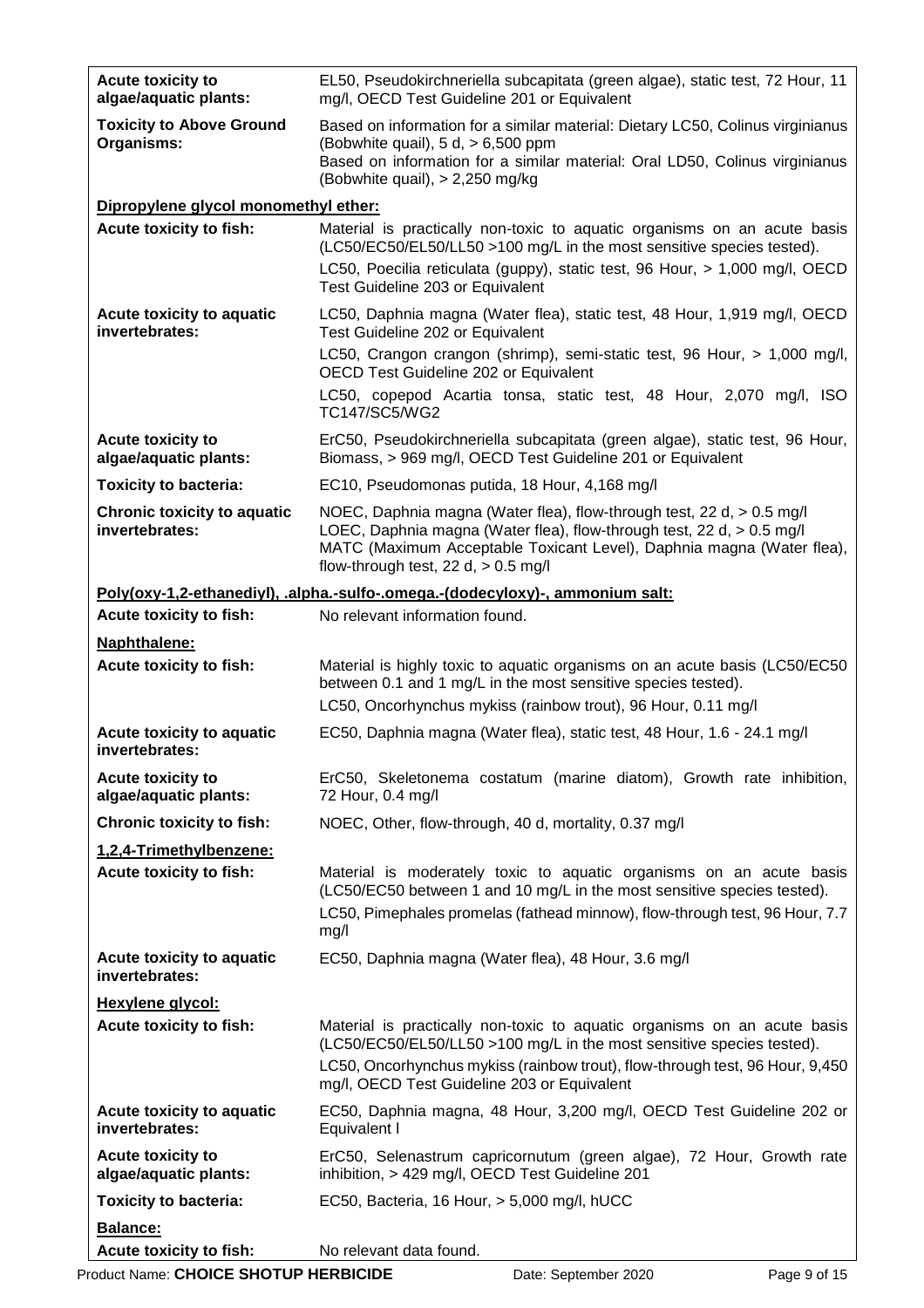| PERSISTENCE AND DEGRADABILITY                 |                                                                                                                                                         |  |  |
|-----------------------------------------------|---------------------------------------------------------------------------------------------------------------------------------------------------------|--|--|
| <b>Fluroxypyr 1-methylheptyl ester:</b>       |                                                                                                                                                         |  |  |
| <b>Biodegradability:</b>                      | Material is not readily biodegradable according to OECD/EEC guidelines.                                                                                 |  |  |
|                                               | 10-day Window: Fail                                                                                                                                     |  |  |
| <b>Biodegradation:</b>                        | 32%                                                                                                                                                     |  |  |
| <b>Exposure time:</b>                         | 28 d                                                                                                                                                    |  |  |
| Method:                                       | OECD Test Guideline 301D or Equivalent                                                                                                                  |  |  |
| <b>Theoretical Oxygen Demand:</b>             | $2.2 \text{ mg/mg}$                                                                                                                                     |  |  |
| <b>Stability in Water (1/2-life):</b>         | Hydrolysis, half-life, 454 d                                                                                                                            |  |  |
|                                               |                                                                                                                                                         |  |  |
| <b>Aminopyralid Triisopropanolamine Salt:</b> |                                                                                                                                                         |  |  |
| <b>Biodegradability:</b>                      | For similar material(s): Aminopyralid. Material is not readily biodegradable<br>according to OECD/EEC guidelines.                                       |  |  |
|                                               |                                                                                                                                                         |  |  |
| Solvent naphtha (petroleum), heavy aromatic:  |                                                                                                                                                         |  |  |
| <b>Biodegradability:</b>                      | Based on stringent OECD test guidelines, this material cannot be considered<br>as readily biodegradable; however, these results do not necessarily mean |  |  |
|                                               | that the material is not biodegradable under environmental conditions.                                                                                  |  |  |
|                                               | 10-day Window: Fail                                                                                                                                     |  |  |
| <b>Biodegradation:</b>                        | 39%                                                                                                                                                     |  |  |
| <b>Exposure time:</b>                         | 28d                                                                                                                                                     |  |  |
| Method:                                       | OECD Test Guideline 301D or Equivalent                                                                                                                  |  |  |
|                                               |                                                                                                                                                         |  |  |
| Dipropylene glycol monomethyl ether:          |                                                                                                                                                         |  |  |
| <b>Biodegradability:</b>                      | Material is readily biodegradable. Passes OECD test(s) for ready<br>biodegradability. Material is ultimately biodegradable (reaches > 70%               |  |  |
|                                               | mineralization in OECD test(s) for inherent biodegradability).                                                                                          |  |  |
|                                               | 10-day Window: Pass                                                                                                                                     |  |  |
| <b>Biodegradation:</b>                        | 75%                                                                                                                                                     |  |  |
| <b>Exposure time:</b>                         | 28 d                                                                                                                                                    |  |  |
| Method:                                       | OECD Test Guideline 301F or Equivalent                                                                                                                  |  |  |
| <b>Theoretical Oxygen Demand:</b>             | $2.06$ mg/mg                                                                                                                                            |  |  |
| <b>Chemical Oxygen Demand:</b>                | 2.02 mg/mg Dichromate                                                                                                                                   |  |  |
|                                               |                                                                                                                                                         |  |  |
| <b>Biological oxygen demand</b><br>(BOD):     | <b>Incubation Time</b><br><b>BOD</b>                                                                                                                    |  |  |
|                                               | 5 d<br>0%<br>0%<br>10 <sub>d</sub>                                                                                                                      |  |  |
|                                               | 20 <sub>d</sub><br>31.6%                                                                                                                                |  |  |
| Photodegradation                              |                                                                                                                                                         |  |  |
| <b>Test Type:</b>                             | Half-life (indirect photolysis)                                                                                                                         |  |  |
| Sensitiser:                                   | OH radicals                                                                                                                                             |  |  |
| <b>Atmospheric half-life:</b>                 | 3.4 - 10.4 Hour                                                                                                                                         |  |  |
| Method:                                       | <b>Estimated</b>                                                                                                                                        |  |  |
|                                               | Poly(oxy-1,2-ethanediyl), .alpha.-sulfo-.omega.-(dodecyloxy)-, ammonium salt                                                                            |  |  |
| <b>Biodegradability:</b>                      | No relevant information found                                                                                                                           |  |  |
| <b>Naphthalene</b>                            |                                                                                                                                                         |  |  |
| <b>Biodegradability:</b>                      | Biodegradation under aerobic static laboratory conditions is high (BOD20 or                                                                             |  |  |
|                                               | BOD28/ThOD > 40%)                                                                                                                                       |  |  |
| <b>Theoretical Oxygen Demand:</b>             | $3.00$ mg/mg                                                                                                                                            |  |  |
| <b>Biological oxygen demand</b>               | <b>Incubation Time</b><br><b>BOD</b>                                                                                                                    |  |  |
| (BOD):                                        | 57%<br>5 d                                                                                                                                              |  |  |
|                                               | 71%<br>10 <sub>d</sub>                                                                                                                                  |  |  |
|                                               | 71%<br>20 d                                                                                                                                             |  |  |
| Photodegradation                              |                                                                                                                                                         |  |  |
| <b>Test Type:</b>                             | Half-life (indirect photolysis)                                                                                                                         |  |  |
| Sensitiser:                                   | OH radicals                                                                                                                                             |  |  |
| <b>Atmospheric half-life:</b>                 | 5.9 Hour                                                                                                                                                |  |  |
| Method:                                       | Estimated                                                                                                                                               |  |  |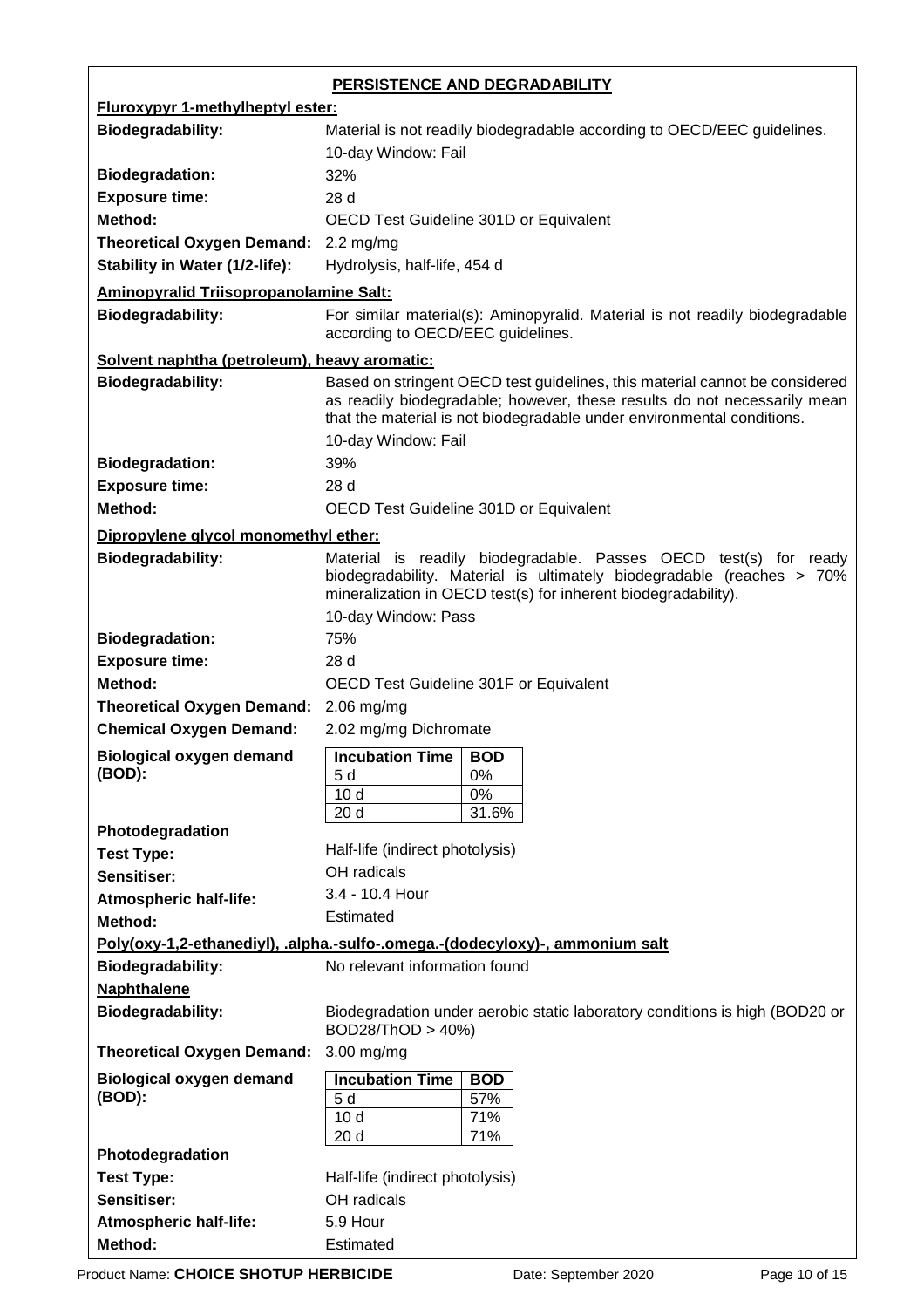| 1,2,4-Trimethylbenzene                                       |                                                                                                                       |  |
|--------------------------------------------------------------|-----------------------------------------------------------------------------------------------------------------------|--|
| <b>Biodegradability:</b>                                     | Material is ultimately biodegradable (reaches > 70% mineralization in OECD<br>test(s) for inherent biodegradability). |  |
| <b>Biodegradation:</b>                                       | 100%                                                                                                                  |  |
| <b>Exposure time:</b>                                        | 1 <sub>d</sub>                                                                                                        |  |
| Method:                                                      | OECD Test Guideline 301C or Equivalent                                                                                |  |
| <b>Theoretical Oxygen Demand:</b>                            | $3.19$ mg/mg                                                                                                          |  |
| Photodegradation                                             |                                                                                                                       |  |
| <b>Test Type:</b>                                            | Half-life (indirect photolysis)                                                                                       |  |
| Sensitiser:                                                  | OH radicals                                                                                                           |  |
| <b>Atmospheric half-life:</b>                                | 0.641d                                                                                                                |  |
| Method:                                                      | Estimated                                                                                                             |  |
| <b>Hexylene glycol</b>                                       |                                                                                                                       |  |
| <b>Biodegradability:</b>                                     | Material is readily biodegradable. Passes OECD test(s) for ready<br>biodegradability.                                 |  |
|                                                              | 10-day Window: Pass                                                                                                   |  |
| <b>Biodegradation:</b>                                       | 81%                                                                                                                   |  |
| <b>Exposure time:</b>                                        | 28 d                                                                                                                  |  |
| Method:                                                      | OECD Test Guideline 301F or Equivalent                                                                                |  |
| <b>Theoretical Oxygen Demand:</b>                            | $2.30$ mg/mg                                                                                                          |  |
| <b>Biological oxygen demand</b><br>(BOD):                    | <b>Incubation Time</b><br><b>BOD</b><br>5d<br>2%<br>10 <sub>d</sub><br>29%                                            |  |
|                                                              | 20 <sub>d</sub><br>48%                                                                                                |  |
| <b>Balance</b>                                               |                                                                                                                       |  |
| <b>Biodegradability:</b>                                     | No relevant data found.                                                                                               |  |
|                                                              | <b>BIOACCUMULATIVE POTENTIAL</b>                                                                                      |  |
| <b>Fluroxypyr 1-methylheptyl ester:</b>                      |                                                                                                                       |  |
| <b>Bioaccumulation:</b>                                      | Bioconcentration potential is low (BCF $<$ 100 or Log Pow $<$ 3).                                                     |  |
| <b>Partition coefficient: n-</b><br>octanol/water (log Pow): | 5.04 Measured                                                                                                         |  |
| <b>Bioconcentration factor</b><br>$(BCF)$ :                  | 26 Oncorhynchus mykiss (rainbow trout) Measured                                                                       |  |
| <b>Aminopyralid Triisopropanolamine Salt:</b>                |                                                                                                                       |  |
| <b>Bioaccumulation:</b>                                      | For similar active ingredient(s). Aminopyralid. Bioconcentration potential is<br>low (BCF $<$ 100 or Log Pow $<$ 3).  |  |
| Solvent naphtha (petroleum), heavy aromatic:                 |                                                                                                                       |  |
| <b>Bioaccumulation:</b>                                      | Bioconcentration potential is high (BCF > 3000 or Log Pow between 5 and 7).                                           |  |
| <b>Partition coefficient: n-</b><br>octanol/water (log Pow): | 2.9 - 6.1 Measured                                                                                                    |  |
| Dipropylene glycol monomethyl ether:                         |                                                                                                                       |  |
| <b>Bioaccumulation:</b>                                      | Bioconcentration potential is low (BCF < 100 or Log Pow < 3).                                                         |  |
| <b>Partition coefficient: n-</b><br>octanol/water (log Pow): | 1.01 Measured                                                                                                         |  |
|                                                              | Poly(oxy-1,2-ethanediyl), .alpha.-sulfo-.omega.-(dodecyloxy)-, ammonium salt                                          |  |
| <b>Bioaccumulation:</b>                                      | No relevant data found.                                                                                               |  |
| <b>Naphthalene</b><br><b>Bioaccumulation:</b>                | Bioconcentration potential is moderate (BCF between 100 and 3000 or Log<br>Pow between 3 and 5).                      |  |
| <b>Partition coefficient: n-</b><br>octanol/water (log Pow): | 3.3 Measured                                                                                                          |  |
| <b>Bioconcentration factor</b><br>$(BCF)$ :                  | 40 - 300 Fish 28 d Measured                                                                                           |  |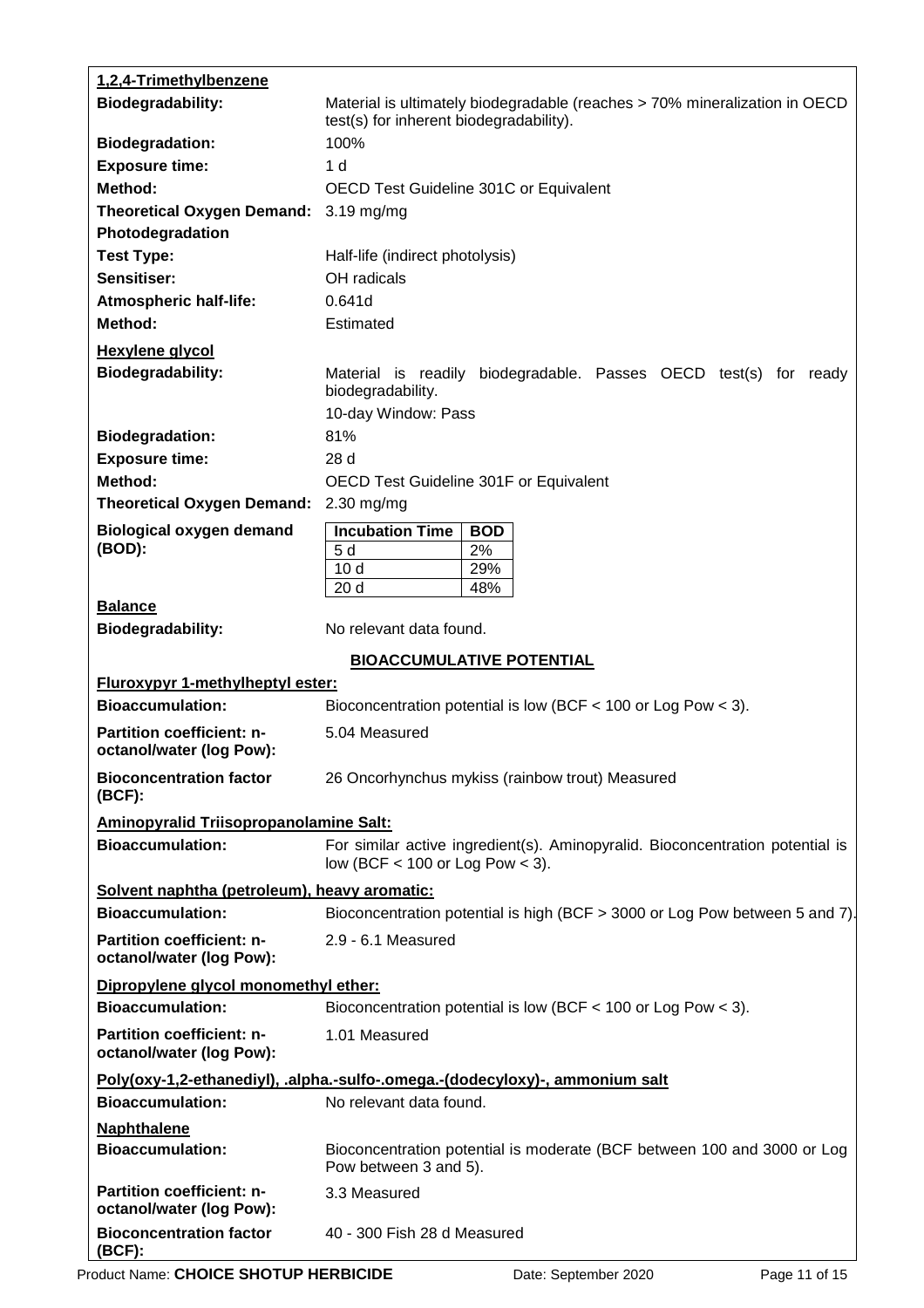| <b>Bioaccumulation:</b><br>Bioconcentration potential is moderate (BCF between 100 and 3000 or Log<br>Pow between 3 and 5).<br>3.63 Measured<br><b>Partition coefficient: n-</b><br>octanol/water (log Pow):<br><b>Bioconcentration factor</b><br>33 - 275 Cyprinus carpio (Carp) 56 d Measured<br>$(BCF)$ :<br><b>Hexylene glycol</b><br><b>Bioaccumulation:</b><br>Bioconcentration potential is low (BCF $<$ 100 or Log Pow $<$ 3).<br><b>Partition coefficient: n-</b><br>0.58 Estimated<br>octanol/water (log Pow):<br><b>Bioconcentration factor</b><br>3 Calculated<br>$(BCF)$ :<br><b>Balance</b><br><b>Bioaccumulation:</b><br>No relevant data found.<br><b>MOBILITY IN SOIL</b><br>Fluroxypyr 1-methylheptyl ester:<br>Expected to be relatively immobile in soil (Koc > 5000).<br><b>Partition coefficient (Koc):</b><br>6200 - 43000<br>Aminopyralid Triisopropanolamine Salt:<br>For similar active ingredient(s). Aminopyralid. Potential for mobility in soil is very high (Koc between 0 and 50).<br>Solvent naphtha (petroleum), heavy aromatic:<br>No relevant data found.<br>Dipropylene glycol monomethyl ether:<br>Given its very low Henry's constant, volatilization from natural bodies of water or moist soil is not expected to<br>be an important fate process.<br>Potential for mobility in soil is very high (Koc between 0 and 50).<br><b>Partition coefficient (Koc):</b><br>0.28 Estimated.<br>Poly(oxy-1,2-ethanediyl), .alpha.-sulfo-.omega.-(dodecyloxy)-, ammonium salt<br>No relevant data found.<br><b>Naphthalene</b><br>Potential for mobility in soil is medium (Koc between 150 and 500).<br><b>Partition coefficient (Koc):</b><br>240 - 1300 Measured<br>1,2,4-Trimethylbenzene<br>Potential for mobility in soil is low (Koc between 500 and 2000).<br><b>Partition coefficient (Koc):</b><br>720 Estimated.<br><b>Hexylene glycol</b><br>Potential for mobility in soil is very high (Koc between 0 and 50).<br><b>Partition coefficient (Koc):</b><br>1 Estimated.<br><b>Balance</b><br>No relevant data found.<br><b>RESULTS OF PBT AND VPVB ASSESSMENT</b><br><b>Fluroxypyr 1-methylheptyl ester:</b><br>This substance is not considered to be persistent, bioaccumulating and toxic (PBT). This substance is not<br>considered to be very persistent and very bioaccumulating (vPvB).<br><b>Aminopyralid Triisopropanolamine Salt:</b><br>This substance is not considered to be persistent, bioaccumulating and toxic (PBT). This substance is not<br>considered to be very persistent and very bioaccumulating (vPvB).<br>Solvent naphtha (petroleum), heavy aromatic:<br>This substance has not been assessed for persistence, bioaccumulation and toxicity (PBT). | 1,2,4-Trimethylbenzene |  |
|---------------------------------------------------------------------------------------------------------------------------------------------------------------------------------------------------------------------------------------------------------------------------------------------------------------------------------------------------------------------------------------------------------------------------------------------------------------------------------------------------------------------------------------------------------------------------------------------------------------------------------------------------------------------------------------------------------------------------------------------------------------------------------------------------------------------------------------------------------------------------------------------------------------------------------------------------------------------------------------------------------------------------------------------------------------------------------------------------------------------------------------------------------------------------------------------------------------------------------------------------------------------------------------------------------------------------------------------------------------------------------------------------------------------------------------------------------------------------------------------------------------------------------------------------------------------------------------------------------------------------------------------------------------------------------------------------------------------------------------------------------------------------------------------------------------------------------------------------------------------------------------------------------------------------------------------------------------------------------------------------------------------------------------------------------------------------------------------------------------------------------------------------------------------------------------------------------------------------------------------------------------------------------------------------------------------------------------------------------------------------------------------------------------------------------------------------------------------------------------------------------------------------------------------------------------------------------------------------------------------------------------------------------------------------------------------------------------------------|------------------------|--|
|                                                                                                                                                                                                                                                                                                                                                                                                                                                                                                                                                                                                                                                                                                                                                                                                                                                                                                                                                                                                                                                                                                                                                                                                                                                                                                                                                                                                                                                                                                                                                                                                                                                                                                                                                                                                                                                                                                                                                                                                                                                                                                                                                                                                                                                                                                                                                                                                                                                                                                                                                                                                                                                                                                                           |                        |  |
|                                                                                                                                                                                                                                                                                                                                                                                                                                                                                                                                                                                                                                                                                                                                                                                                                                                                                                                                                                                                                                                                                                                                                                                                                                                                                                                                                                                                                                                                                                                                                                                                                                                                                                                                                                                                                                                                                                                                                                                                                                                                                                                                                                                                                                                                                                                                                                                                                                                                                                                                                                                                                                                                                                                           |                        |  |
|                                                                                                                                                                                                                                                                                                                                                                                                                                                                                                                                                                                                                                                                                                                                                                                                                                                                                                                                                                                                                                                                                                                                                                                                                                                                                                                                                                                                                                                                                                                                                                                                                                                                                                                                                                                                                                                                                                                                                                                                                                                                                                                                                                                                                                                                                                                                                                                                                                                                                                                                                                                                                                                                                                                           |                        |  |
|                                                                                                                                                                                                                                                                                                                                                                                                                                                                                                                                                                                                                                                                                                                                                                                                                                                                                                                                                                                                                                                                                                                                                                                                                                                                                                                                                                                                                                                                                                                                                                                                                                                                                                                                                                                                                                                                                                                                                                                                                                                                                                                                                                                                                                                                                                                                                                                                                                                                                                                                                                                                                                                                                                                           |                        |  |
|                                                                                                                                                                                                                                                                                                                                                                                                                                                                                                                                                                                                                                                                                                                                                                                                                                                                                                                                                                                                                                                                                                                                                                                                                                                                                                                                                                                                                                                                                                                                                                                                                                                                                                                                                                                                                                                                                                                                                                                                                                                                                                                                                                                                                                                                                                                                                                                                                                                                                                                                                                                                                                                                                                                           |                        |  |
|                                                                                                                                                                                                                                                                                                                                                                                                                                                                                                                                                                                                                                                                                                                                                                                                                                                                                                                                                                                                                                                                                                                                                                                                                                                                                                                                                                                                                                                                                                                                                                                                                                                                                                                                                                                                                                                                                                                                                                                                                                                                                                                                                                                                                                                                                                                                                                                                                                                                                                                                                                                                                                                                                                                           |                        |  |
|                                                                                                                                                                                                                                                                                                                                                                                                                                                                                                                                                                                                                                                                                                                                                                                                                                                                                                                                                                                                                                                                                                                                                                                                                                                                                                                                                                                                                                                                                                                                                                                                                                                                                                                                                                                                                                                                                                                                                                                                                                                                                                                                                                                                                                                                                                                                                                                                                                                                                                                                                                                                                                                                                                                           |                        |  |
|                                                                                                                                                                                                                                                                                                                                                                                                                                                                                                                                                                                                                                                                                                                                                                                                                                                                                                                                                                                                                                                                                                                                                                                                                                                                                                                                                                                                                                                                                                                                                                                                                                                                                                                                                                                                                                                                                                                                                                                                                                                                                                                                                                                                                                                                                                                                                                                                                                                                                                                                                                                                                                                                                                                           |                        |  |
|                                                                                                                                                                                                                                                                                                                                                                                                                                                                                                                                                                                                                                                                                                                                                                                                                                                                                                                                                                                                                                                                                                                                                                                                                                                                                                                                                                                                                                                                                                                                                                                                                                                                                                                                                                                                                                                                                                                                                                                                                                                                                                                                                                                                                                                                                                                                                                                                                                                                                                                                                                                                                                                                                                                           |                        |  |
|                                                                                                                                                                                                                                                                                                                                                                                                                                                                                                                                                                                                                                                                                                                                                                                                                                                                                                                                                                                                                                                                                                                                                                                                                                                                                                                                                                                                                                                                                                                                                                                                                                                                                                                                                                                                                                                                                                                                                                                                                                                                                                                                                                                                                                                                                                                                                                                                                                                                                                                                                                                                                                                                                                                           |                        |  |
|                                                                                                                                                                                                                                                                                                                                                                                                                                                                                                                                                                                                                                                                                                                                                                                                                                                                                                                                                                                                                                                                                                                                                                                                                                                                                                                                                                                                                                                                                                                                                                                                                                                                                                                                                                                                                                                                                                                                                                                                                                                                                                                                                                                                                                                                                                                                                                                                                                                                                                                                                                                                                                                                                                                           |                        |  |
|                                                                                                                                                                                                                                                                                                                                                                                                                                                                                                                                                                                                                                                                                                                                                                                                                                                                                                                                                                                                                                                                                                                                                                                                                                                                                                                                                                                                                                                                                                                                                                                                                                                                                                                                                                                                                                                                                                                                                                                                                                                                                                                                                                                                                                                                                                                                                                                                                                                                                                                                                                                                                                                                                                                           |                        |  |
|                                                                                                                                                                                                                                                                                                                                                                                                                                                                                                                                                                                                                                                                                                                                                                                                                                                                                                                                                                                                                                                                                                                                                                                                                                                                                                                                                                                                                                                                                                                                                                                                                                                                                                                                                                                                                                                                                                                                                                                                                                                                                                                                                                                                                                                                                                                                                                                                                                                                                                                                                                                                                                                                                                                           |                        |  |
|                                                                                                                                                                                                                                                                                                                                                                                                                                                                                                                                                                                                                                                                                                                                                                                                                                                                                                                                                                                                                                                                                                                                                                                                                                                                                                                                                                                                                                                                                                                                                                                                                                                                                                                                                                                                                                                                                                                                                                                                                                                                                                                                                                                                                                                                                                                                                                                                                                                                                                                                                                                                                                                                                                                           |                        |  |
|                                                                                                                                                                                                                                                                                                                                                                                                                                                                                                                                                                                                                                                                                                                                                                                                                                                                                                                                                                                                                                                                                                                                                                                                                                                                                                                                                                                                                                                                                                                                                                                                                                                                                                                                                                                                                                                                                                                                                                                                                                                                                                                                                                                                                                                                                                                                                                                                                                                                                                                                                                                                                                                                                                                           |                        |  |
|                                                                                                                                                                                                                                                                                                                                                                                                                                                                                                                                                                                                                                                                                                                                                                                                                                                                                                                                                                                                                                                                                                                                                                                                                                                                                                                                                                                                                                                                                                                                                                                                                                                                                                                                                                                                                                                                                                                                                                                                                                                                                                                                                                                                                                                                                                                                                                                                                                                                                                                                                                                                                                                                                                                           |                        |  |
|                                                                                                                                                                                                                                                                                                                                                                                                                                                                                                                                                                                                                                                                                                                                                                                                                                                                                                                                                                                                                                                                                                                                                                                                                                                                                                                                                                                                                                                                                                                                                                                                                                                                                                                                                                                                                                                                                                                                                                                                                                                                                                                                                                                                                                                                                                                                                                                                                                                                                                                                                                                                                                                                                                                           |                        |  |
|                                                                                                                                                                                                                                                                                                                                                                                                                                                                                                                                                                                                                                                                                                                                                                                                                                                                                                                                                                                                                                                                                                                                                                                                                                                                                                                                                                                                                                                                                                                                                                                                                                                                                                                                                                                                                                                                                                                                                                                                                                                                                                                                                                                                                                                                                                                                                                                                                                                                                                                                                                                                                                                                                                                           |                        |  |
|                                                                                                                                                                                                                                                                                                                                                                                                                                                                                                                                                                                                                                                                                                                                                                                                                                                                                                                                                                                                                                                                                                                                                                                                                                                                                                                                                                                                                                                                                                                                                                                                                                                                                                                                                                                                                                                                                                                                                                                                                                                                                                                                                                                                                                                                                                                                                                                                                                                                                                                                                                                                                                                                                                                           |                        |  |
|                                                                                                                                                                                                                                                                                                                                                                                                                                                                                                                                                                                                                                                                                                                                                                                                                                                                                                                                                                                                                                                                                                                                                                                                                                                                                                                                                                                                                                                                                                                                                                                                                                                                                                                                                                                                                                                                                                                                                                                                                                                                                                                                                                                                                                                                                                                                                                                                                                                                                                                                                                                                                                                                                                                           |                        |  |
|                                                                                                                                                                                                                                                                                                                                                                                                                                                                                                                                                                                                                                                                                                                                                                                                                                                                                                                                                                                                                                                                                                                                                                                                                                                                                                                                                                                                                                                                                                                                                                                                                                                                                                                                                                                                                                                                                                                                                                                                                                                                                                                                                                                                                                                                                                                                                                                                                                                                                                                                                                                                                                                                                                                           |                        |  |
|                                                                                                                                                                                                                                                                                                                                                                                                                                                                                                                                                                                                                                                                                                                                                                                                                                                                                                                                                                                                                                                                                                                                                                                                                                                                                                                                                                                                                                                                                                                                                                                                                                                                                                                                                                                                                                                                                                                                                                                                                                                                                                                                                                                                                                                                                                                                                                                                                                                                                                                                                                                                                                                                                                                           |                        |  |
|                                                                                                                                                                                                                                                                                                                                                                                                                                                                                                                                                                                                                                                                                                                                                                                                                                                                                                                                                                                                                                                                                                                                                                                                                                                                                                                                                                                                                                                                                                                                                                                                                                                                                                                                                                                                                                                                                                                                                                                                                                                                                                                                                                                                                                                                                                                                                                                                                                                                                                                                                                                                                                                                                                                           |                        |  |
|                                                                                                                                                                                                                                                                                                                                                                                                                                                                                                                                                                                                                                                                                                                                                                                                                                                                                                                                                                                                                                                                                                                                                                                                                                                                                                                                                                                                                                                                                                                                                                                                                                                                                                                                                                                                                                                                                                                                                                                                                                                                                                                                                                                                                                                                                                                                                                                                                                                                                                                                                                                                                                                                                                                           |                        |  |
|                                                                                                                                                                                                                                                                                                                                                                                                                                                                                                                                                                                                                                                                                                                                                                                                                                                                                                                                                                                                                                                                                                                                                                                                                                                                                                                                                                                                                                                                                                                                                                                                                                                                                                                                                                                                                                                                                                                                                                                                                                                                                                                                                                                                                                                                                                                                                                                                                                                                                                                                                                                                                                                                                                                           |                        |  |
|                                                                                                                                                                                                                                                                                                                                                                                                                                                                                                                                                                                                                                                                                                                                                                                                                                                                                                                                                                                                                                                                                                                                                                                                                                                                                                                                                                                                                                                                                                                                                                                                                                                                                                                                                                                                                                                                                                                                                                                                                                                                                                                                                                                                                                                                                                                                                                                                                                                                                                                                                                                                                                                                                                                           |                        |  |
|                                                                                                                                                                                                                                                                                                                                                                                                                                                                                                                                                                                                                                                                                                                                                                                                                                                                                                                                                                                                                                                                                                                                                                                                                                                                                                                                                                                                                                                                                                                                                                                                                                                                                                                                                                                                                                                                                                                                                                                                                                                                                                                                                                                                                                                                                                                                                                                                                                                                                                                                                                                                                                                                                                                           |                        |  |
|                                                                                                                                                                                                                                                                                                                                                                                                                                                                                                                                                                                                                                                                                                                                                                                                                                                                                                                                                                                                                                                                                                                                                                                                                                                                                                                                                                                                                                                                                                                                                                                                                                                                                                                                                                                                                                                                                                                                                                                                                                                                                                                                                                                                                                                                                                                                                                                                                                                                                                                                                                                                                                                                                                                           |                        |  |
|                                                                                                                                                                                                                                                                                                                                                                                                                                                                                                                                                                                                                                                                                                                                                                                                                                                                                                                                                                                                                                                                                                                                                                                                                                                                                                                                                                                                                                                                                                                                                                                                                                                                                                                                                                                                                                                                                                                                                                                                                                                                                                                                                                                                                                                                                                                                                                                                                                                                                                                                                                                                                                                                                                                           |                        |  |
|                                                                                                                                                                                                                                                                                                                                                                                                                                                                                                                                                                                                                                                                                                                                                                                                                                                                                                                                                                                                                                                                                                                                                                                                                                                                                                                                                                                                                                                                                                                                                                                                                                                                                                                                                                                                                                                                                                                                                                                                                                                                                                                                                                                                                                                                                                                                                                                                                                                                                                                                                                                                                                                                                                                           |                        |  |
|                                                                                                                                                                                                                                                                                                                                                                                                                                                                                                                                                                                                                                                                                                                                                                                                                                                                                                                                                                                                                                                                                                                                                                                                                                                                                                                                                                                                                                                                                                                                                                                                                                                                                                                                                                                                                                                                                                                                                                                                                                                                                                                                                                                                                                                                                                                                                                                                                                                                                                                                                                                                                                                                                                                           |                        |  |

Product Name: CHOICE SHOTUP HERBICIDE **Date:** September 2020 Page 12 of 15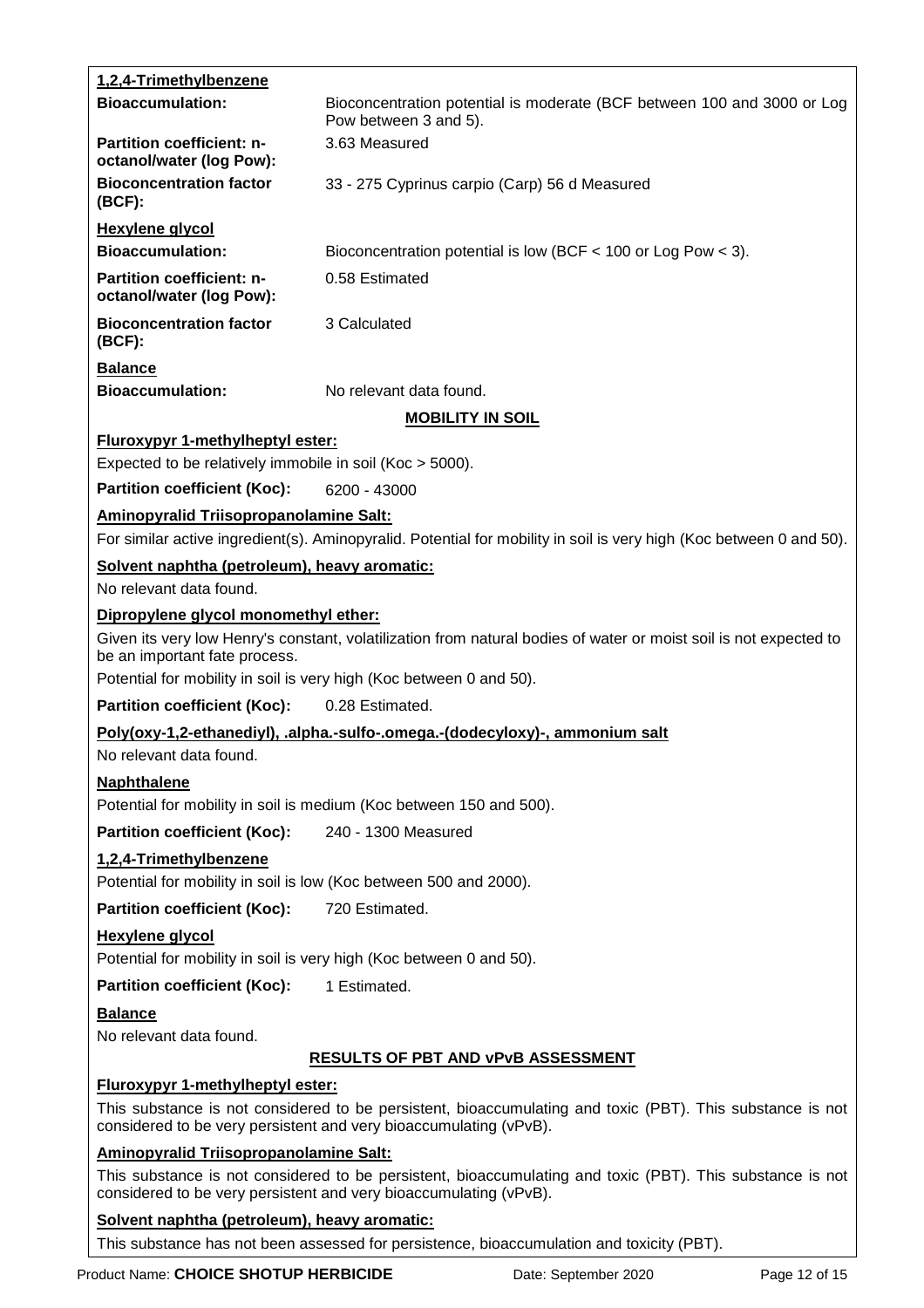#### **Dipropylene glycol monomethyl ether:**

This substance is not considered to be persistent, bioaccumulating and toxic (PBT). This substance is not considered to be very persistent and very bioaccumulating (vPvB).

#### **Poly(oxy-1,2-ethanediyl), .alpha.-sulfo-.omega.-(dodecyloxy)-, ammonium salt**

This substance has not been assessed for persistence, bioaccumulation and toxicity (PBT).

#### **Naphthalene**

This substance has not been assessed for persistence, bioaccumulation and toxicity (PBT).

#### **1,2,4-Trimethylbenzene**

This substance is not considered to be persistent, bioaccumulating and toxic (PBT). This substance is not considered to be very persistent and very bioaccumulating (vPvB).

#### **Hexylene glycol**

This substance is not considered to be very persistent and very bioaccumulating (vPvB).

#### **Balance**

This substance has not been assessed for persistence, bioaccumulation and toxicity (PBT).

#### **OTHER ADVERSE EFFECTS**

#### **Fluroxypyr 1-methylheptyl ester:**

This substance is not on the Montreal Protocol list of substances that deplete the ozone layer.

#### **Aminopyralid Triisopropanolamine Salt:**

No relevant data found.

#### **Solvent naphtha (petroleum), heavy aromatic:**

This substance is not on the Montreal Protocol list of substances that deplete the ozone layer.

#### **Dipropylene glycol monomethyl ether:**

This substance is not on the Montreal Protocol list of substances that deplete the ozone layer.

**Poly(oxy-1,2-ethanediyl), .alpha.-sulfo-.omega.-(dodecyloxy)-, ammonium salt**

This substance is not on the Montreal Protocol list of substances that deplete the ozone layer.

#### **Naphthalene**

This substance is not on the Montreal Protocol list of substances that deplete the ozone layer.

#### **1,2,4-Trimethylbenzene**

This substance is not on the Montreal Protocol list of substances that deplete the ozone layer.

#### **Hexylene glycol**

This substance is not on the Montreal Protocol list of substances that deplete the ozone layer.

#### **Balance**

This substance is not on the Montreal Protocol list of substances that deplete the ozone layer.

### **Section 13: Disposal considerations**

#### **Disposal Methods:**

If wastes and/or containers cannot be disposed of according to the product label directions, disposal of this material must be in accordance with your local or area regulatory authorities. This information presented below only applies to the material as supplied. The identification based on characteristic(s) or listing may not apply if the material has been used or otherwise contaminated. It is the responsibility of the waste generator to determine the toxicity and physical properties of the material generated to determine the proper waste identification and disposal methods in compliance with applicable regulations. If the material as supplied becomes a waste, follow all applicable regional, national and local laws.

This product when disposed of in its unused and uncontaminated state should be treated as a hazardous waste.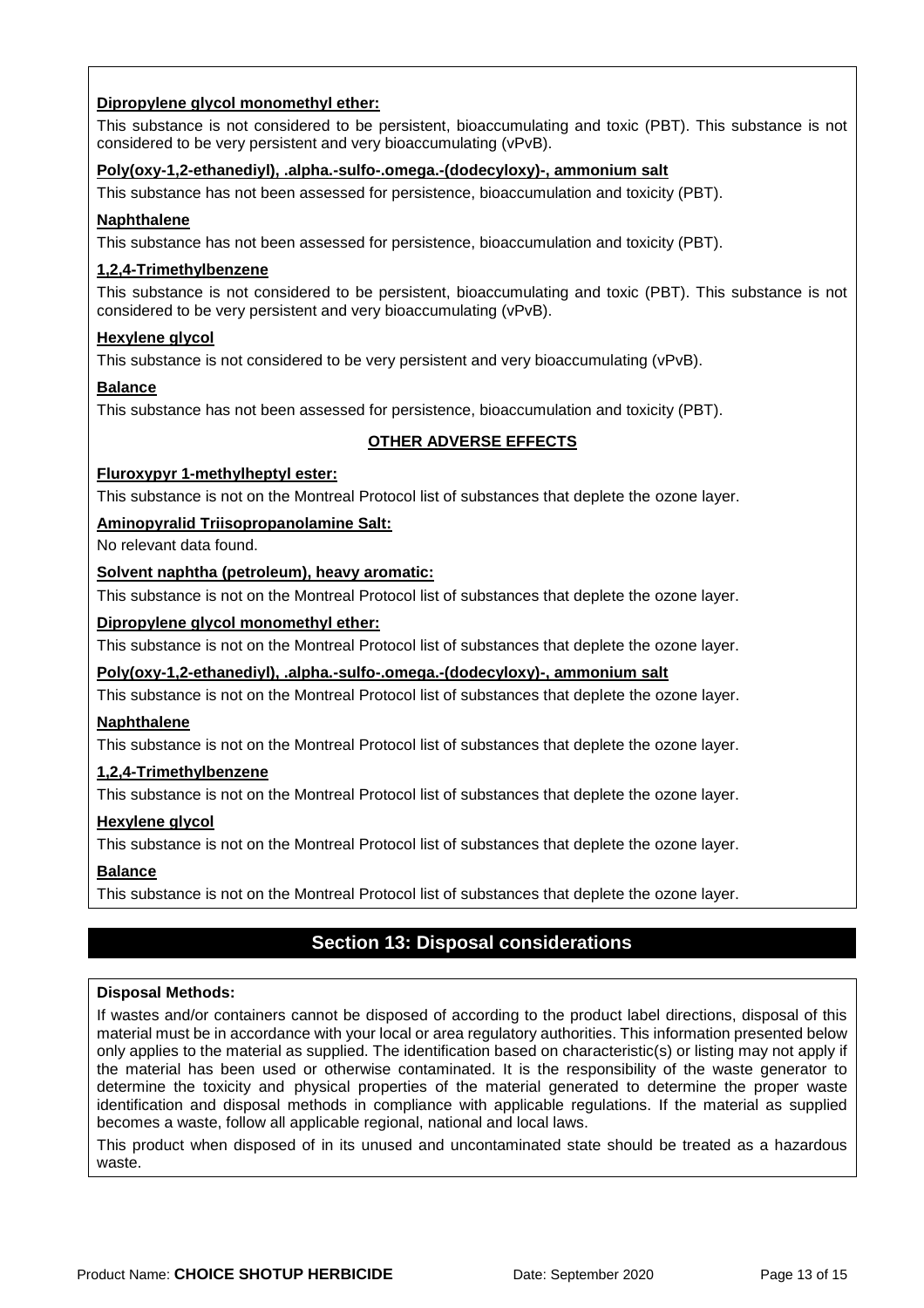### **Section 14: Transport information**

#### **ADG**

| UN number:                      | UN 3082                                                                                 | Packing group: |
|---------------------------------|-----------------------------------------------------------------------------------------|----------------|
| <b>Hazard class:</b>            |                                                                                         |                |
| <b>Proper shipping</b><br>name: | ENVIRONMENTALLY HAZARDOUS SUBSTANCE, LIQUID, N.O.S.<br>(Fluroxypyr-meptyl, Naphthalene) |                |
| <b>Marine pollutant:</b>        | Fluroxypyr-meptyl, Naphthalene                                                          |                |

#### **Classification for SEA transport (IMO-IMDG):**

| <b>UN Number:</b>                                                            | UN 3082                                                                         | Ш<br><b>Packing Group:</b>                          |
|------------------------------------------------------------------------------|---------------------------------------------------------------------------------|-----------------------------------------------------|
| <b>Hazard class:</b>                                                         | 9                                                                               |                                                     |
| <b>Proper Shipping</b><br>Name:                                              | (Fluroxypyr-meptyl, Naphthalene)                                                | ENVIRONMENTALLY HAZARDOUS SUBSTANCE, LIQUID, N.O.S. |
| <b>Marine pollutant:</b>                                                     | Fluroxypyr-meptyl, Naphthalene                                                  |                                                     |
| according to Annex I<br>or II of MARPOL 73/78<br>and the IBC or IGC<br>Code: | <b>Transport in bulk</b> Consult IMO regulations before transporting ocean bulk |                                                     |

#### **Classification for AIR Transport (IATA/ICAO):**

| <b>UN Number:</b>               | UN 3082                                                                                 | <b>Packing Group:</b> | Ш |
|---------------------------------|-----------------------------------------------------------------------------------------|-----------------------|---|
| <b>Hazard class:</b>            |                                                                                         |                       |   |
| <b>Proper Shipping</b><br>Name: | ENVIRONMENTALLY HAZARDOUS SUBSTANCE, LIQUID, N.O.S.<br>(Fluroxypyr-meptyl, Naphthalene) |                       |   |

#### **Hazchem Code:** •2X

#### **Further information:**

Environmentally Hazardous Substances meeting the descriptions of UN 3077 or UN 3082 are not subject to the Australian Code for the Transport of Dangerous Goods (ADG). This applies when transported by road or rail in packaging's that do not incorporate a receptacle exceeding 500 kg(L) or IBCs per ADG Special Provision AU01.

Marine Pollutants in single or combination packaging containing a net quantity per single or inner packaging of 5 L or less for liquids or having a net mass per single or inner packaging of 5 KG or less for solids may be transported as non-dangerous goods as provided in section 2.10.2.7 of IMDG code and IATA special provision A197.

This information is not intended to convey all specific regulatory or operational requirements/ information relating to this product. Additional transportation system information can be obtained through an authorised sales or customer service representative. It is the responsibility of the transporting organization to follow all applicable laws, regulations and rules relating to the transportation of the material.

#### **Section 15: Regulatory information**

| <b>Australia Inventory of Chemical</b><br><b>Substances (AICS)</b>                      | The product is used in a biocide/pesticide application and is subject to the<br>applicable regulation. It contains a component exempt from inventory<br>listing requirements. Because an intentional component of the product is<br>not on the inventory, the product may only be used in the exempt<br>application. |  |
|-----------------------------------------------------------------------------------------|----------------------------------------------------------------------------------------------------------------------------------------------------------------------------------------------------------------------------------------------------------------------------------------------------------------------|--|
| <b>Other Information:</b>                                                               | This product is registered with the Australian Pesticides and Veterinary<br>Medicines Authority (APVMA).                                                                                                                                                                                                             |  |
| Standard for the Uniform Scheduling of Medicines and Poisons (SUSMP): Schedule 6 Poison |                                                                                                                                                                                                                                                                                                                      |  |
| <b>Registration status: Registered</b><br>APVMA approval: 88924                         |                                                                                                                                                                                                                                                                                                                      |  |